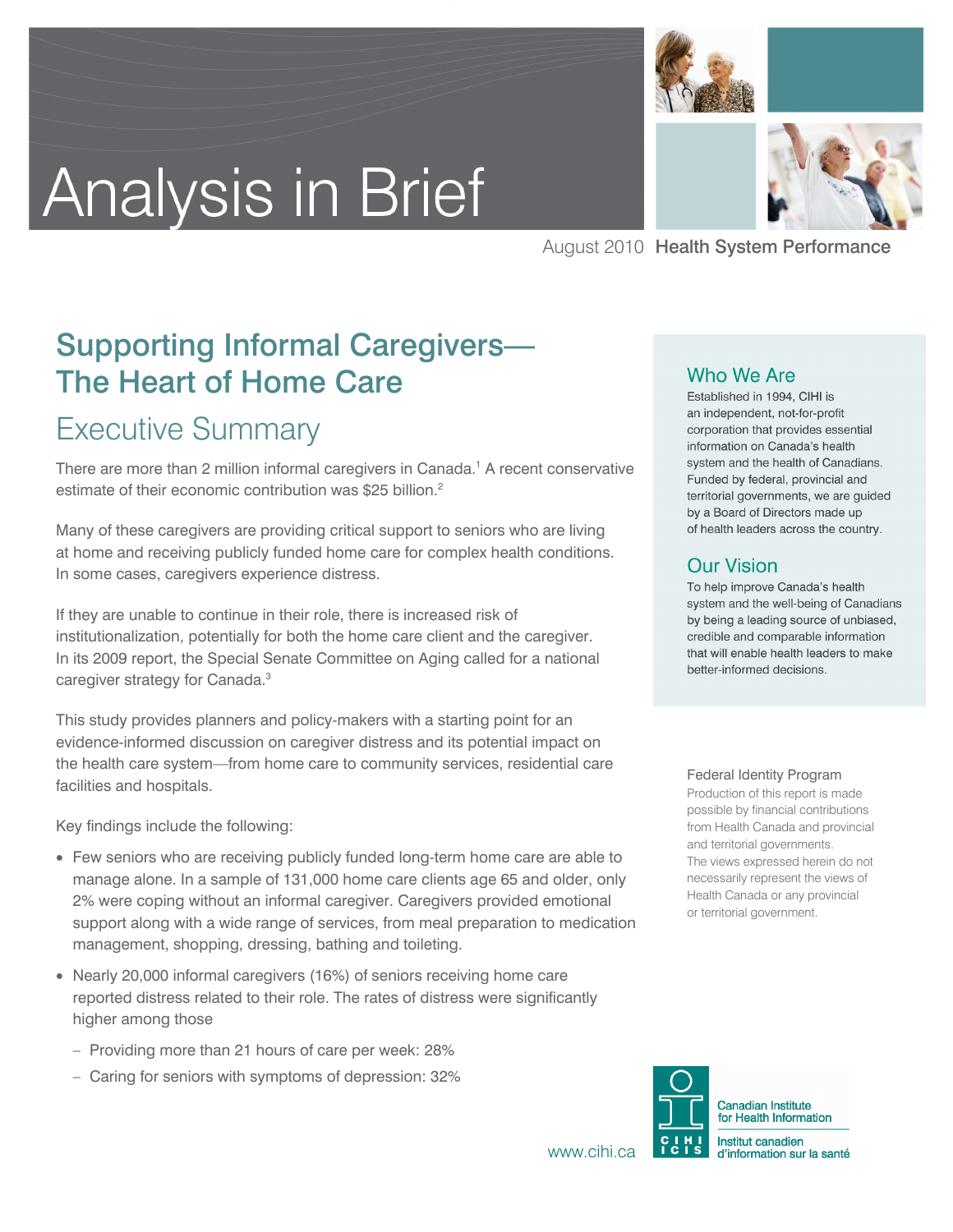- Caring for seniors with moderate to severe cognition problems (most would be suffering from Alzheimer's disease or other forms of dementia): 37%
- Caring for seniors displaying aggressive behaviours: 52%

The strongest associations with caregiver distress, while controlling for other factors, were found where the home care client suffered from significant problems with cognition and daily functioning, where the number of informal care hours was high and where the client exhibited depressive symptoms or difficult-to-manage behaviours. Among caregivers, it was the spouses, rather than children or friends of the senior, who appeared to be more at risk for distress and potential burnout.

# **Introduction**

The majority of seniors wish to remain in their homes, maintaining their independence for as long as possible.<sup>4</sup> However, many require some form of assistance or care to stay at home safely.<sup>5</sup> Most (about 80%) of this care is provided by informal caregivers who may be family, friends or neighbours.<sup>6</sup> For seniors who also receive publicly funded home care services, the support provided by their informal caregivers becomes an integral part of the care plan.

Informal caregivers provide help with instrumental activities of daily living (IADLs), such as meal preparation, housework, medication management, shopping and transportation, as well as activities of daily living (ADLs), such as personal hygiene, toileting, locomotion and eating. They also provide emotional support.<sup>7</sup>

There are more than 2 million informal caregivers in Canada.<sup>1</sup> A recent conservative estimate of their economic contribution was \$25 billion.<sup>2</sup> In its 2009 report, the Special Senate Committee on Aging acknowledged the critical contributions of informal caregivers and called for a national caregiver strategy for Canada.<sup>3</sup>

Providing care for a family member, neighbour or close friend can be very fulfilling and rewarding.<sup>8, 9</sup> In some cases, providing care is challenging, and caregivers experience distress. This study looks at caregiver distress among a subset of the overall caregiver population—those providing support for seniors receiving long-term home care related to chronic health conditions.

Caregiver distress has consequences for the home care client, the informal care provider and the health care system as a whole.<sup>10–12</sup> As a result of distress, caregivers may be unable to continue in their role. If there is no other family member or friend to assume the caregiving, the senior is more likely to require admission to a residential care facility, such as a long-term care or nursing home.<sup>12</sup> Interventions to reduce caregiver burden have the potential to reduce inappropriate or premature admission to residential care.<sup>13</sup>

The goals of this analysis are

- To shed light on the extent and nature of informal caregiving for seniors who are receiving publicly funded home care services;
- To estimate the prevalence of distress among informal caregivers;
- To highlight some of the key factors associated with caregiver distress; and
- To showcase clinical tools being used across Canada to identify home care clients whose caregivers may be at risk.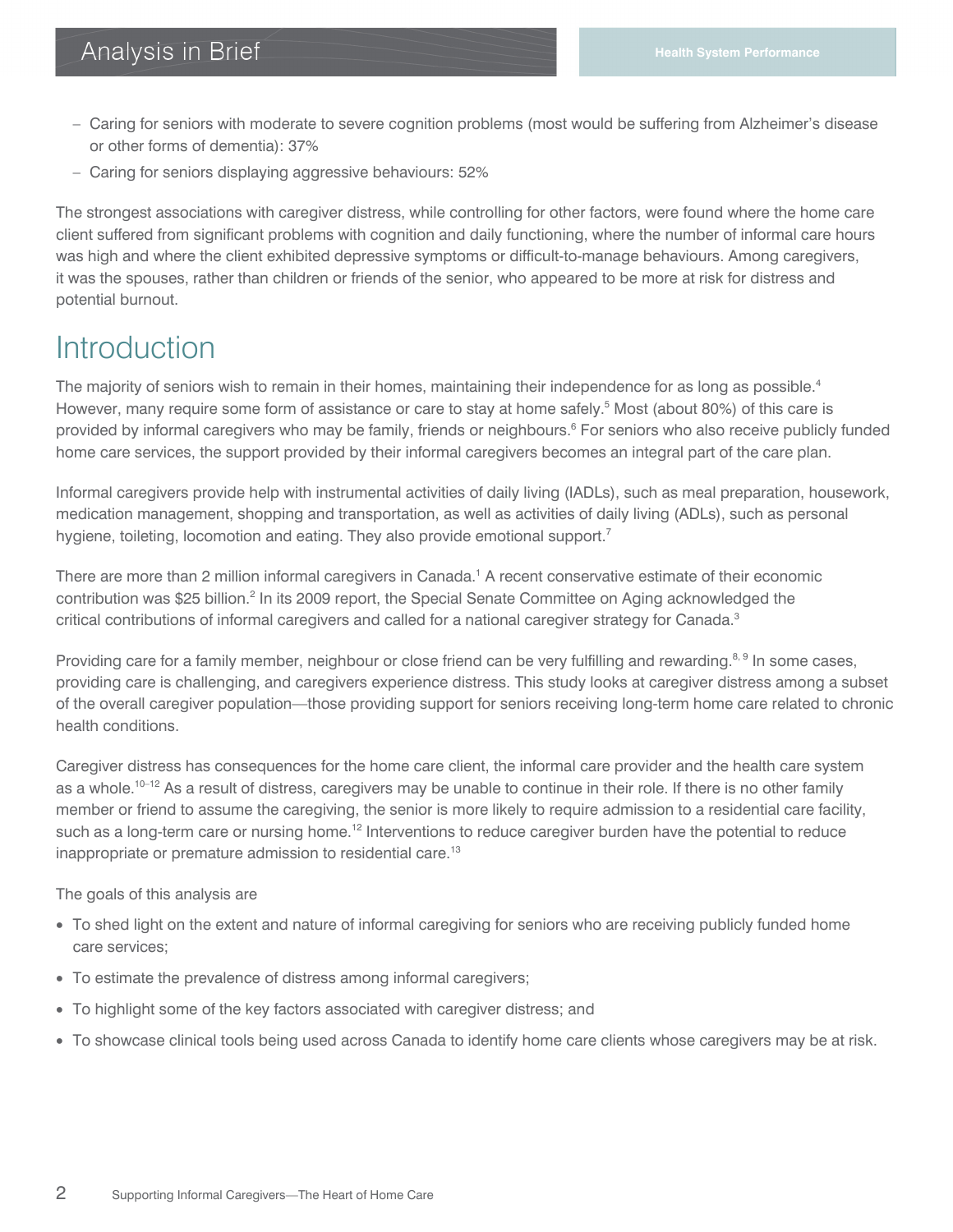# **Methods**

### The Home Care Reporting System

The Home Care Reporting System (HCRS) was launched by the Canadian Institute for Health Information (CIHI) in 2007 as a pan-Canadian reporting system to provide information for planning, quality improvement and accountability. HCRS captures standardized clinical, demographic, administrative and resource utilization data on clients of publicly funded home care programs. The interRAI Resident Assessment Instrument—Home Care (RAI-HC©) is the HCRS data standard for long-stay home care clients, that is, those expected to require services for more than 60 days. The RAI-HC is being implemented in eight jurisdictions across the country. CIHI will launch a new module for HCRS in 2010–2011 to collect the interRAI Contact Assessment (interRAI-CA©), which will provide standardized information on all home care clients, short and longer term, at initial intake or screening.

### Resident Assessment Instrument—Home Care

The RAI-HC is a comprehensive, standardized assessment instrument developed by interRAI, a not-for-profit research network in 30 countries. The assessment evaluates the needs, preferences and strengths of home care clients. It records measures of physical, cognitive and social function along with indicators of clinical status and services received. It also captures information on the informal caregiver and the care provided. The RAI-HC has undergone reliability and validity testing in a number of countries worldwide.<sup>14</sup>

The assessment generates real-time reports for clinicians to assist with planning for individuals and their caregivers. At regional or provincial/territorial levels, the information on client and caregiver populations supports system-level planning, quality improvement and policy development.

# Defining Caregiver Distress

 $\overline{a}$ 

Caregiver distress has been defined as "the overall impact of physical, psychological, social, and financial demands of caregiving."<sup>15</sup> The RAI-HC captures two items related to caregiver distress. A home care client is flagged as having a caregiver in distress when one or both of the following are present:

- A caregiver is unable to continue in caring activities—for example, a decline in the health of the caregiver makes it difficult to continue.
- The primary caregiver expresses feelings of distress, anger or depression.

RAI-HC © interRAI Corporation, 2001. Modified with permission for Canadian use under license to the Canadian Institute for Health Information. interRAI-CA © interRAI, 1994–2009.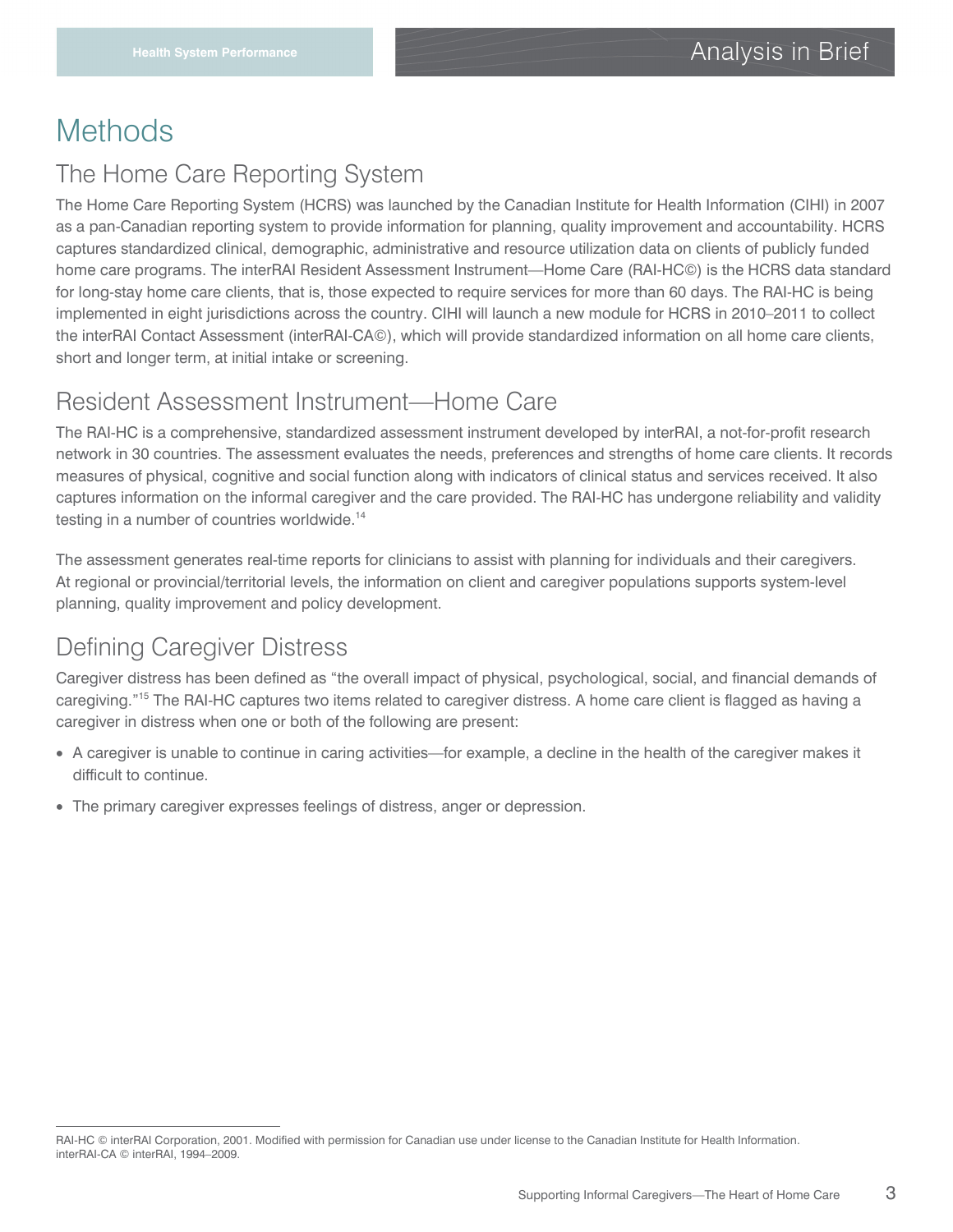### Factors Associated With Distress

A literature review guided the conceptual framework and selection of RAI-HC items and scales included in the analysis. The framework included six broad categories: demographics, function, health status, mood and behaviour, service utilization and informal support. The framework is found in Appendix A, and a guide to the scales derived from the RAI-HC assessment is in Appendix B.

In addition to the RAI-HC scales that shed light on factors associated with caregiver distress, the study looked at an algorithm derived from the assessment that is designed to identify home care clients with priority service needs. This algorithm, the Method for Assigning Priority Levels (MAPLe), also predicts caregiver distress.<sup>16</sup> Research has demonstrated that clients in the higher MAPLe levels are more likely to be admitted to a residential care facility within 90 days than those in the low-priority groups.

### The Data

The data included assessments for 131,258 individuals living in the community who were age 65 and older and received a RAI-HC assessment through a publicly funded home care program. The assessments were conducted during 2007–2008 in Nova Scotia, Ontario, the Winnipeg Regional Health Authority and the Yukon.

# Statistical Considerations

Using items available from the RAI-HC assessments, this analysis highlights some of the factors associated with caregiver distress. Appendix C provides the prevalence of caregiver distress for subgroups of clients based on the conceptual framework. Logistic regression was used to identify the combination of factors most strongly associated with caregiver distress. Appendix D illustrates the results of the model.

A key strength of this analysis is the availability of comprehensive data about home care clients across multiple health domains, shedding light on factors associated with caregiver distress. However, limited information on the caregivers themselves and their health status somewhat constrains the scope of the study.

The large sample size, which provides the required power to detect statistical differences, also allows for the detection of very small differences that may not be clinically relevant. In addition, HCRS does not yet have pan-Canadian coverage, meaning this analysis may not fully reflect the diversity of home care clients and their informal caregivers across Canada.

The study is an initial exploratory snapshot of this population at a point in time. It does not look at changes in caregiver distress over time or the factors that may be associated with these changes.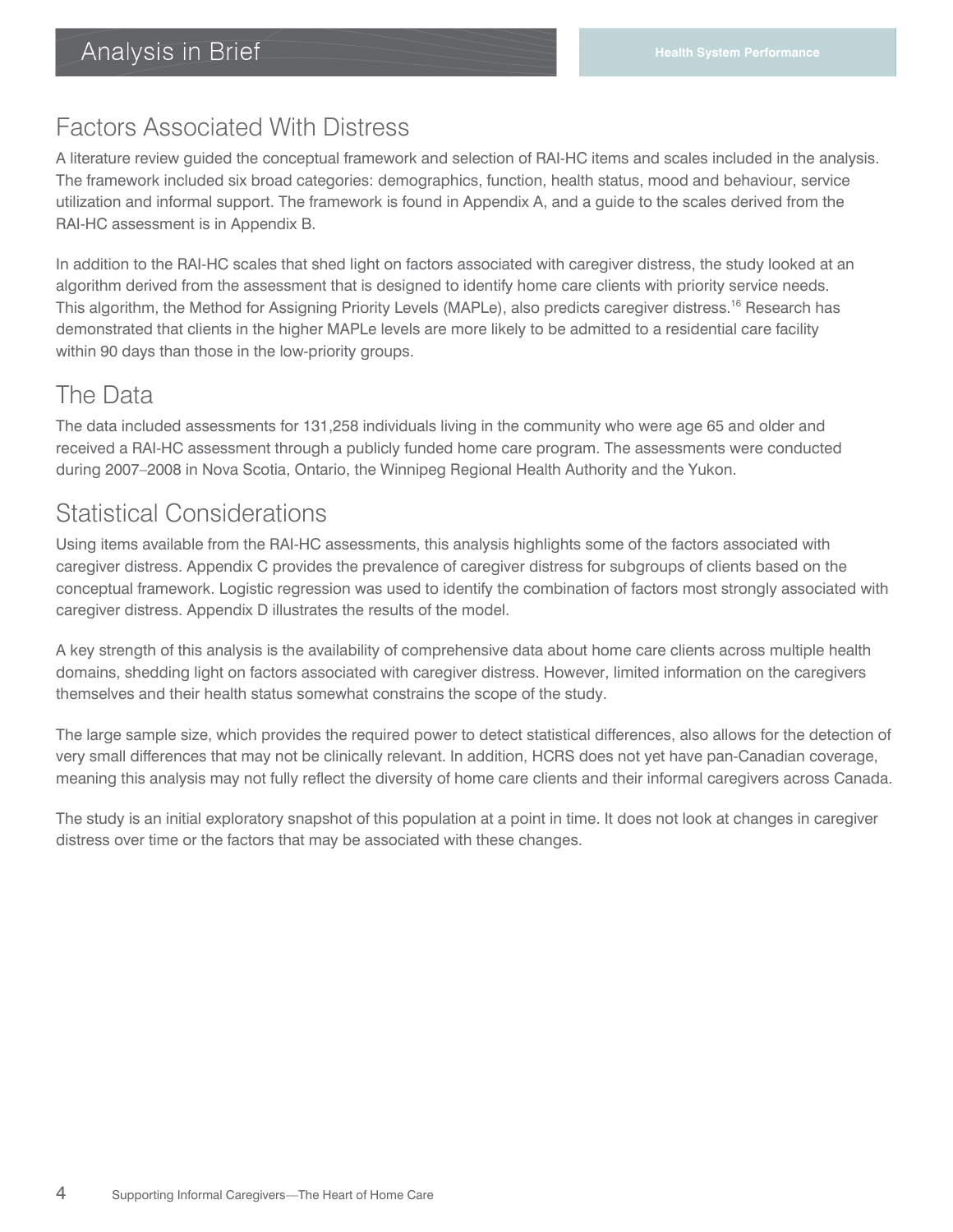# **Results**

### Informal Caregivers

The majority (98%) of seniors age 65 and older who received publicly funded long-term home care services had one or more informal caregivers.

Figure 1 illustrates that, among married clients, the primary caregiver was most often the spouse (75%). Children were the most common primary caregivers for non-married clients (75%). Non-married clients included those never married as well as those who were widowed or divorced.



#### **Source**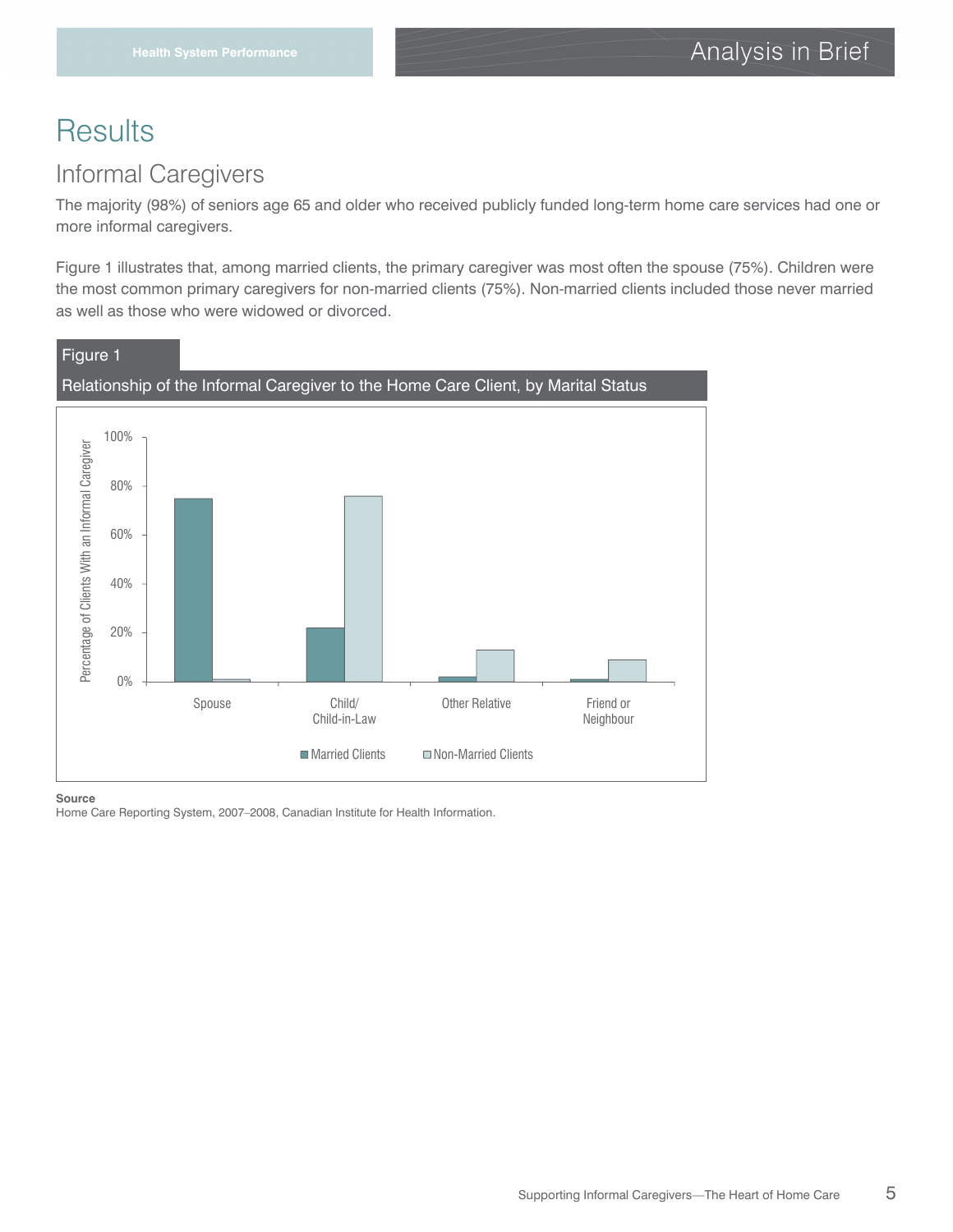Figure 2 illustrates that nearly all home care clients with an informal caregiver (98%) received emotional support from one or more of their caregivers. Nine out of 10 also received assistance with IADLs, such as meal preparation, housework, shopping and transportation.

A smaller proportion of these seniors (43%) received help from informal caregivers with basic ADLs, such as bathing and toileting.



**Source**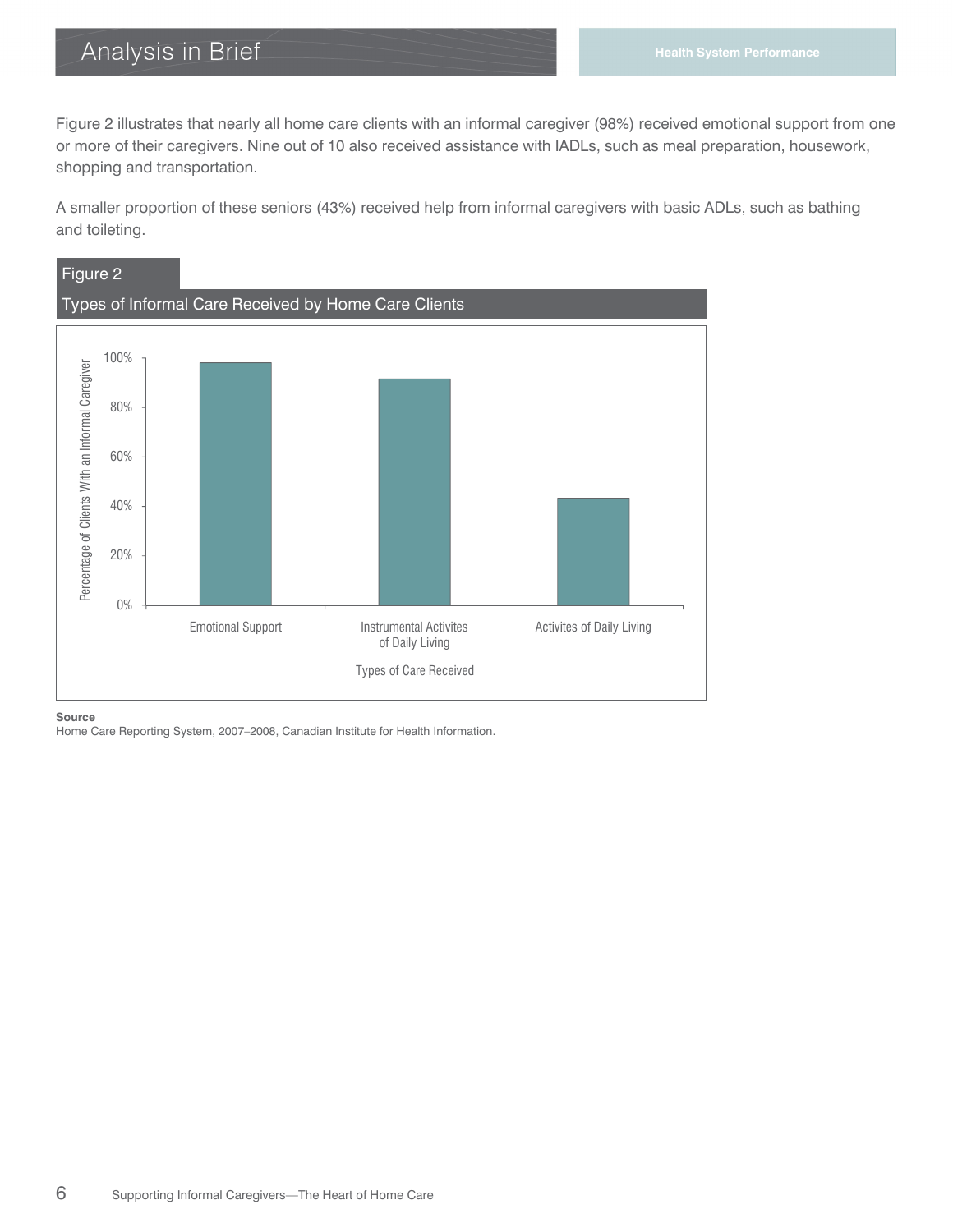## Prevalence of Informal Caregiver Distress

Overall, nearly one in six home care clients (16%) had caregivers experiencing distress related to their role. However, the rate was considerably higher among those providing many hours of care and those caring for certain subgroups of home care clients. The following figures highlight the prevalence of caregiver distress among selected groups of home care clients with different characteristics and care needs. The results for all subgroups may be found in Appendix C.

Figure 3 illustrates that caregiver distress is related to the hours of informal care. Clients who received 21 or more hours of informal care per week were four times more likely to have a distressed caregiver than those who received 10 hours or less per week (28% versus 7%).



**Source**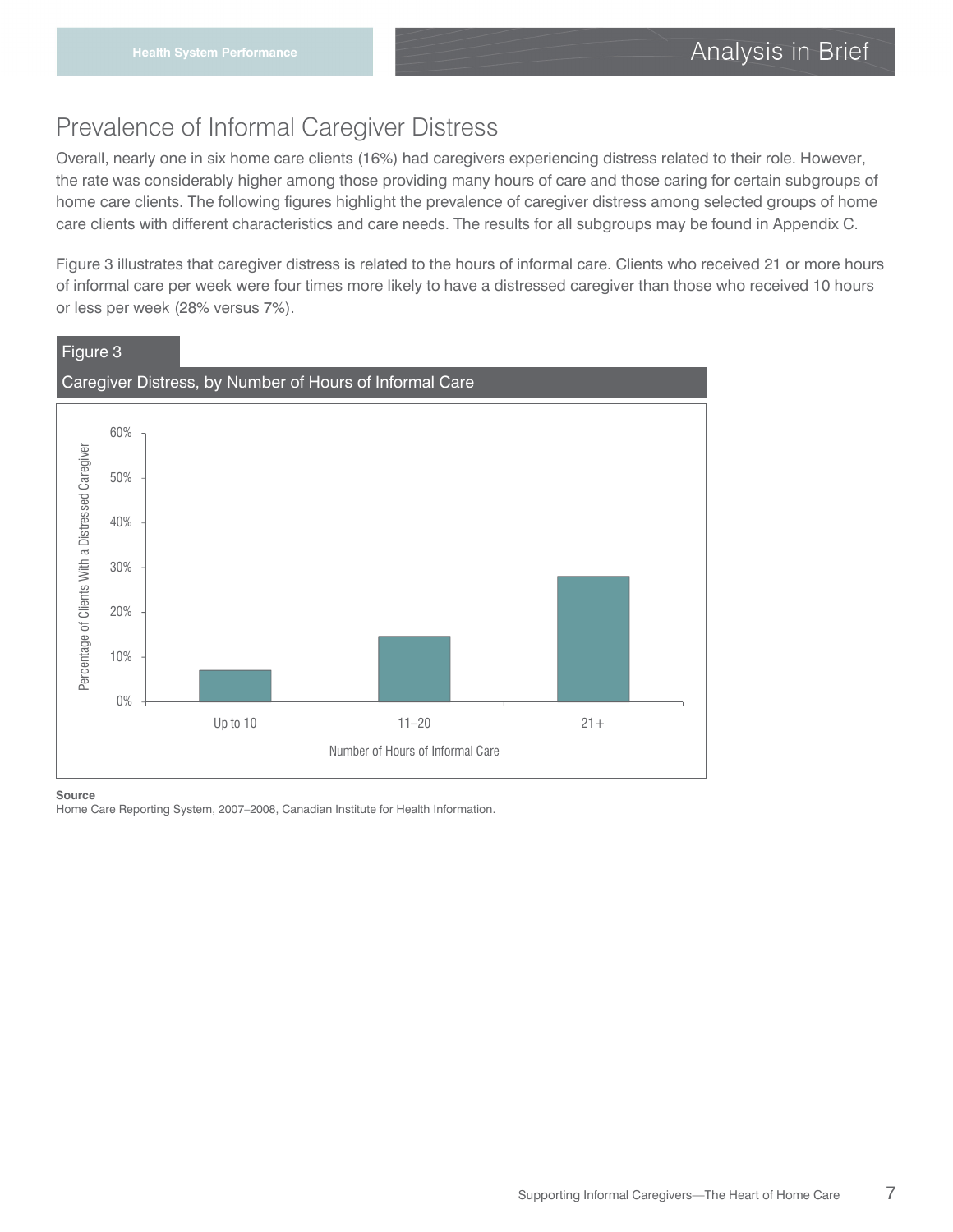Figure 4 illustrates that caregiver distress is also related to impairment in key areas of everyday function. Home care clients with impairment in IADLs were four times more likely to have a distressed caregiver than those without IADL impairment. The rates of caregiver distress among clients with impairment in either ADLs or communication were more than double those of clients without these impairments.



**Source**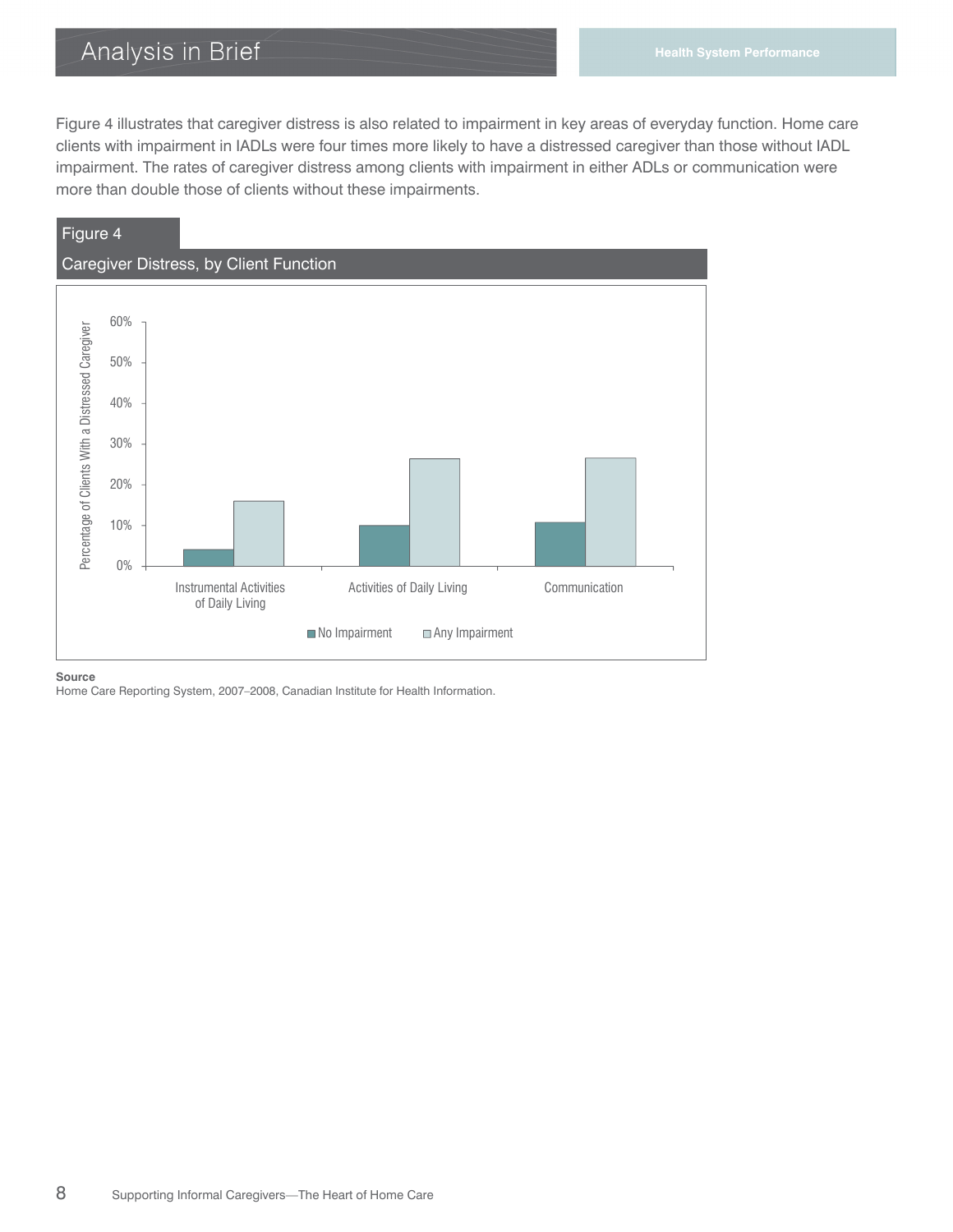Figure 5 illustrates two important client factors associated with caregiver distress—mood and behaviour. The RAI-HC supports screening for depressive symptoms using the Depression Rating Scale derived from the assessment. Nearly a third of those caring for home care clients with a score of 3 or more on the scale, indicating possible depression, exhibited signs of distress. The highest rates of caregiver distress, at more than 50%, were found among caregivers of home care clients who exhibited verbally and/or physically abusive behaviours—four times the rate for caregivers of clients who did not exhibit these behaviours.



#### **Source**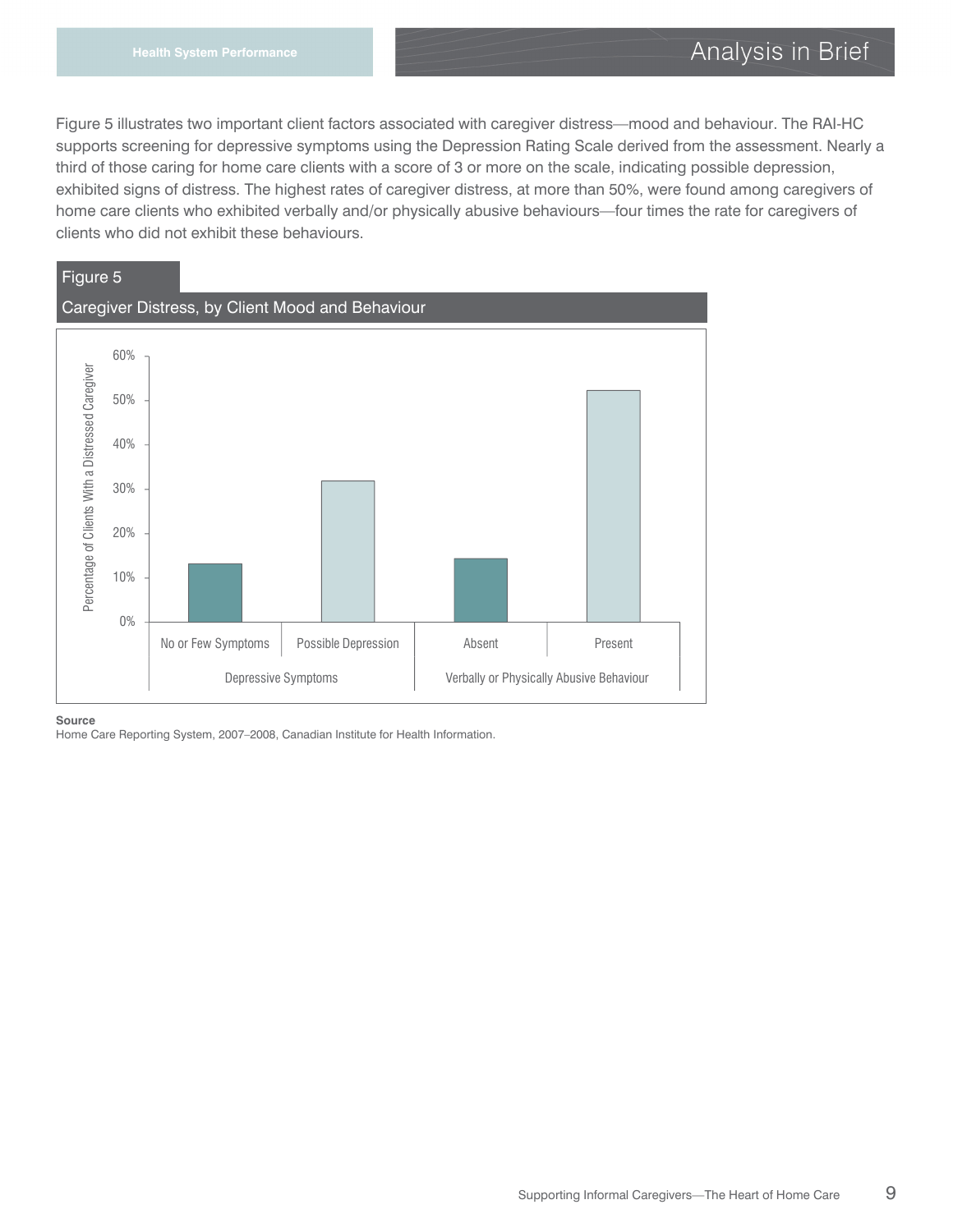Figure 6 illustrates the strong association between the cognitive status of the client and distress among informal caregivers. The Cognitive Performance Scale is derived from the RAI-HC assessment and combines information on memory, understanding and decision-making. The likelihood of caregiver distress was almost five times greater when the home care client had moderate to severe cognitive impairment, compared with those with no cognitive impairment.



#### **Source**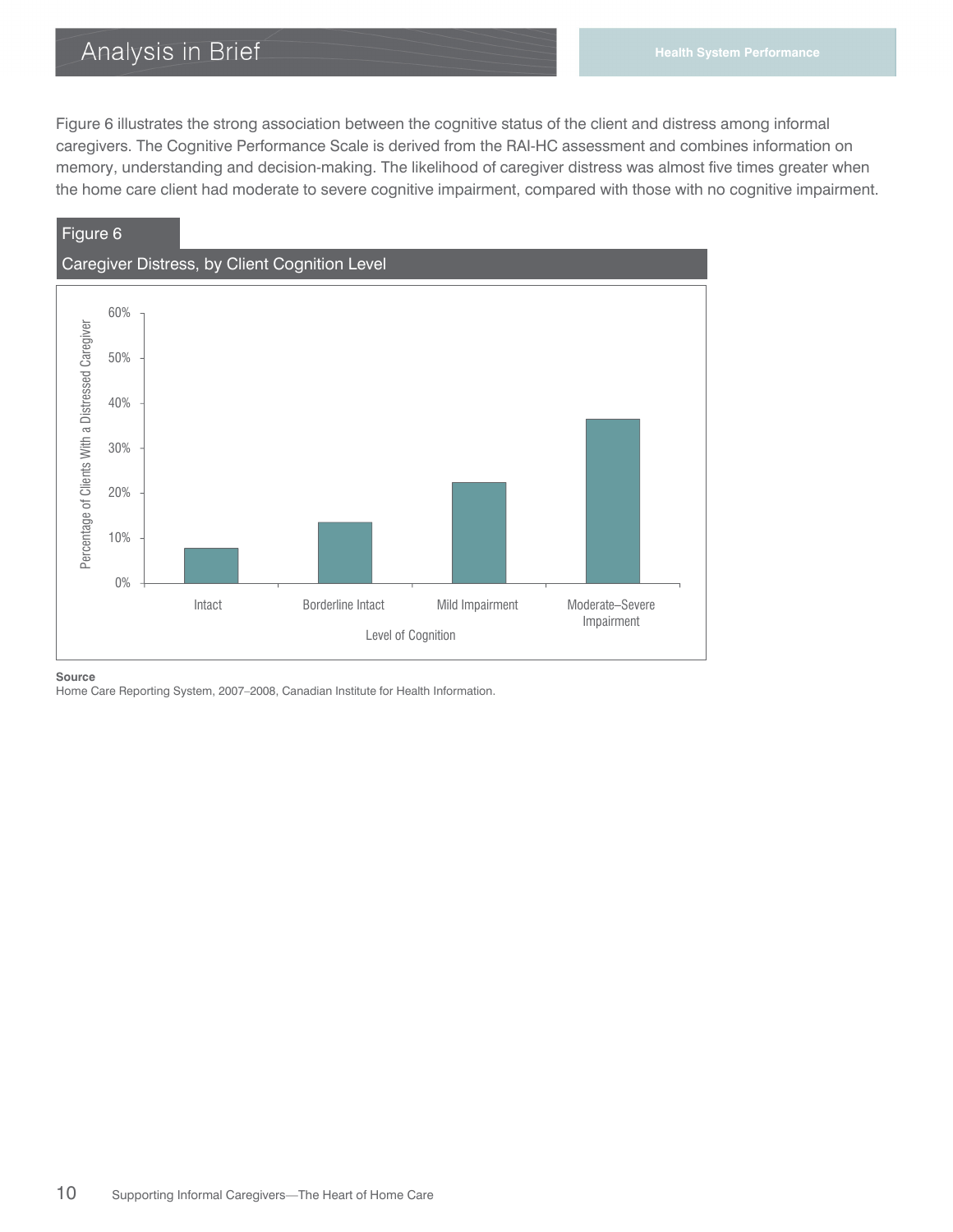# Supporting Caregivers and Policy-Makers

In addition to the measures and scales described above, the RAI-HC generates two other decision-support tools the MAPLe and the Clinical Assessment Protocols (CAPs).

#### **MAPLe—Method for Assigning Priority Levels**

The MAPLe is an algorithm derived from the assessment that is predictive of adverse outcomes, including admission to residential care and caregiver distress. It provides clinicians with real-time information to flag home care clients who may need urgent services to remain safely at home. Figure 7 illustrates that the percentage of clients with distressed caregivers increased with each MAPLe priority level. Clients with high or very high priority levels were eight times more likely to have a distressed caregiver than those with a low priority level. This finding is consistent with the research that the MAPLe can be a useful tool for care planning and for understanding the relative needs of entire home care populations.

#### Figure 7



#### **Source**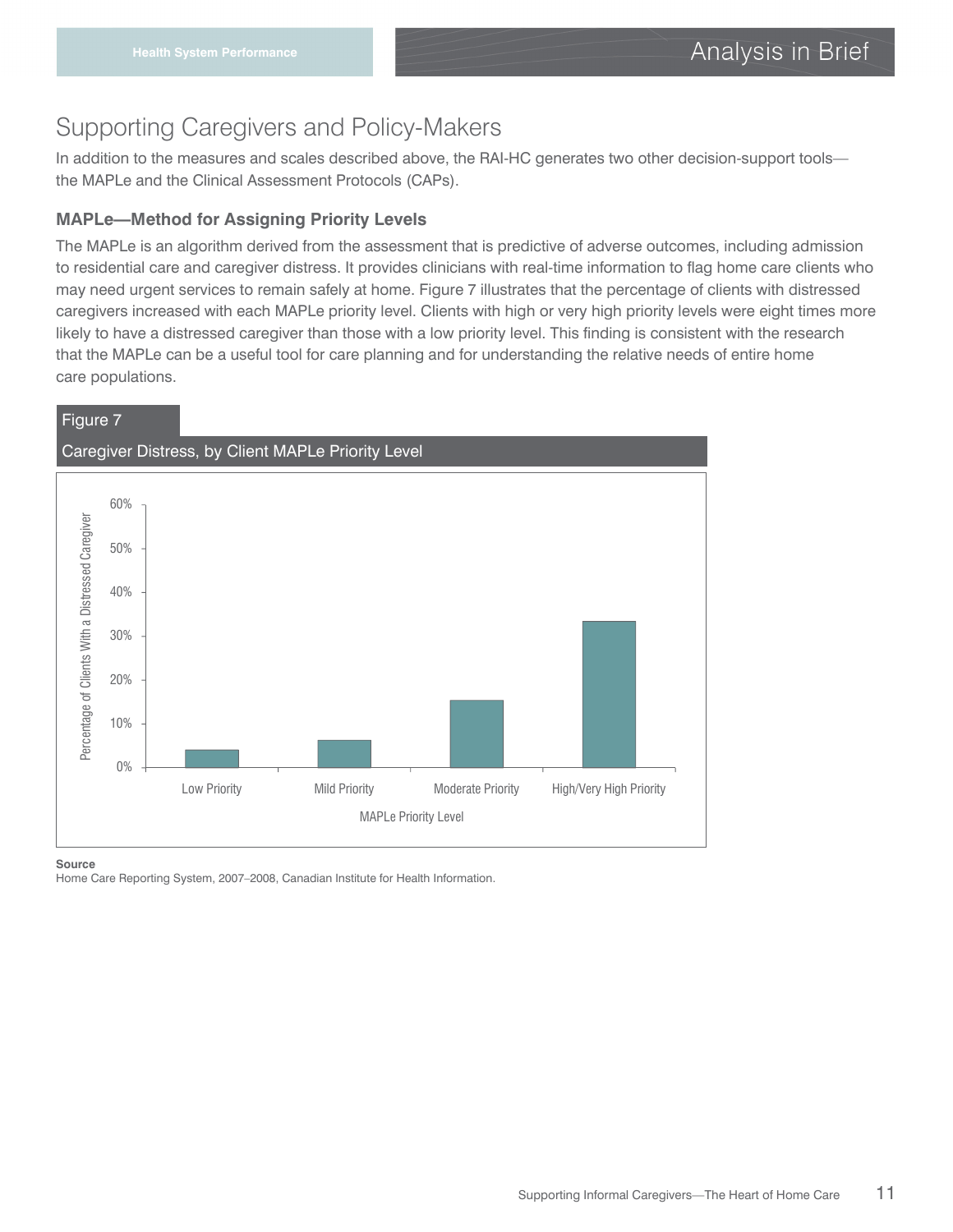#### **CAPs—Clinical Assessment Protocols**

CAPs provide clinicians and families with real-time, evidence-based guidance on further assessment and intervention in key problem areas. Clients trigger one or more CAPs when items in their assessment indicate that they may be at risk of decline or failure to improve. The CAPs are used in planning for care, potentially relieving some of the pressures on the informal caregivers. The aggregate data may also be used at regional or provincial/territorial levels to monitor risk and inform program planning and policy decisions.

Figure 8 illustrates that clients triggering selected CAPs, including those related to IADLs, mood, communication, ADLs and behaviour, were more likely to have caregivers in distress, reflecting the previous findings.



#### **Source**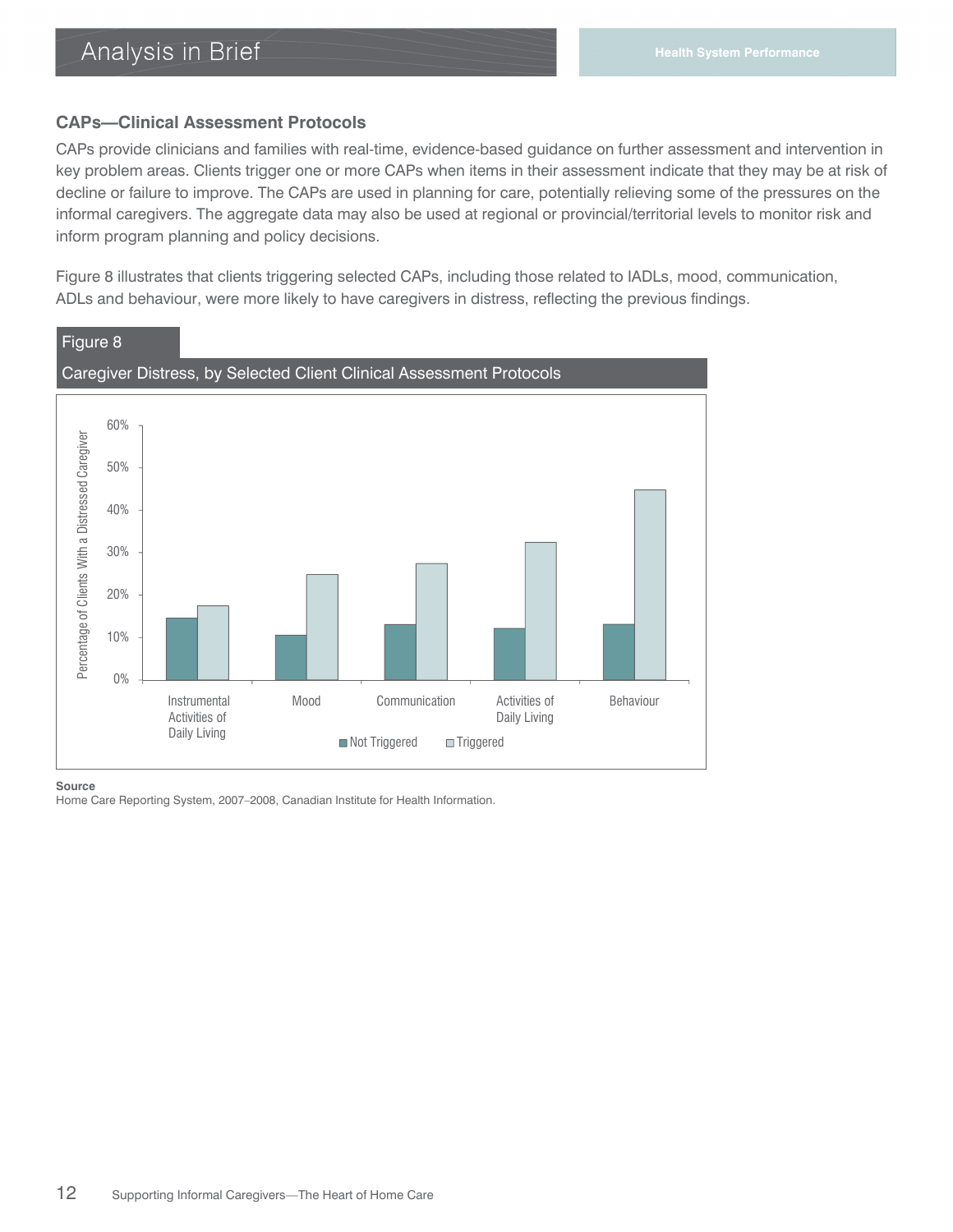### Predicting Caregiver Distress

There are clearly many factors contributing to caregiver distress. To identify the factors most strongly associated with distress, while controlling for other factors, a logistic regression model was developed using domains identified in the conceptual framework. Highlights of the results are found in Figure 9, with further detail in Appendix D. Descriptions of the scales used in the model are found in Appendix B.

The selected model did not include the MAPLe, a summary measure that is a very strong predictor of caregiver distress.<sup>16</sup> Its exclusion allowed for analysis of some of the individual factors that are used in combination in this decisionsupport tool. As well, there were close associations between cognitive status and Alzheimer's disease, other dementias and a person's ability to communicate and perform ADLs, as illustrated in Appendix D, Table 1. Therefore, only cognitive status, as measured by the Cognitive Performance Scale, was included in the model to eliminate potential interactions among these related items.

Turning to the results, caregiver distress was most strongly associated with the level of cognitive impairment of the home care client and the number of hours of informal care received. The odds of having a distressed caregiver were three times greater among home care clients with moderate to severe impairment, likely related to Alzheimer's disease or other dementia. Most of these seniors would need considerable assistance in ADLs related to their cognitive impairment.

The odds of having a distressed caregiver were two and a half times greater for clients receiving 21 or more hours of informal care per week. Certainly both of these situations can easily be seen as challenging for caregivers, particularly for a prolonged period.

Symptoms of depression or difficulty with IADLs (such as shopping, housework and medication management) were also strongly associated with having a distressed caregiver, although to a lesser extent (odds close to 2:1).

Other factors found to be associated with caregiver distress included difficult-to-manage behaviours exhibited by the home care client, such as resisting care, verbal or physical abuse, or conflict with family or friends. Home care clients with distressed caregivers were also more likely to have unstable health conditions and to rate their own health as poor.

Of note, spouses were more likely to experience distress than other informal caregivers. This is probably related to the 24-hour nature of their role. These spouses, who in most cases live with the home care recipient, serve as the primary caregiver and are seniors themselves.

It is also interesting to note the factors that did not seem to have a strong association with caregiver distress, such as the age or sex of the home care client and the types of formal and informal services provided.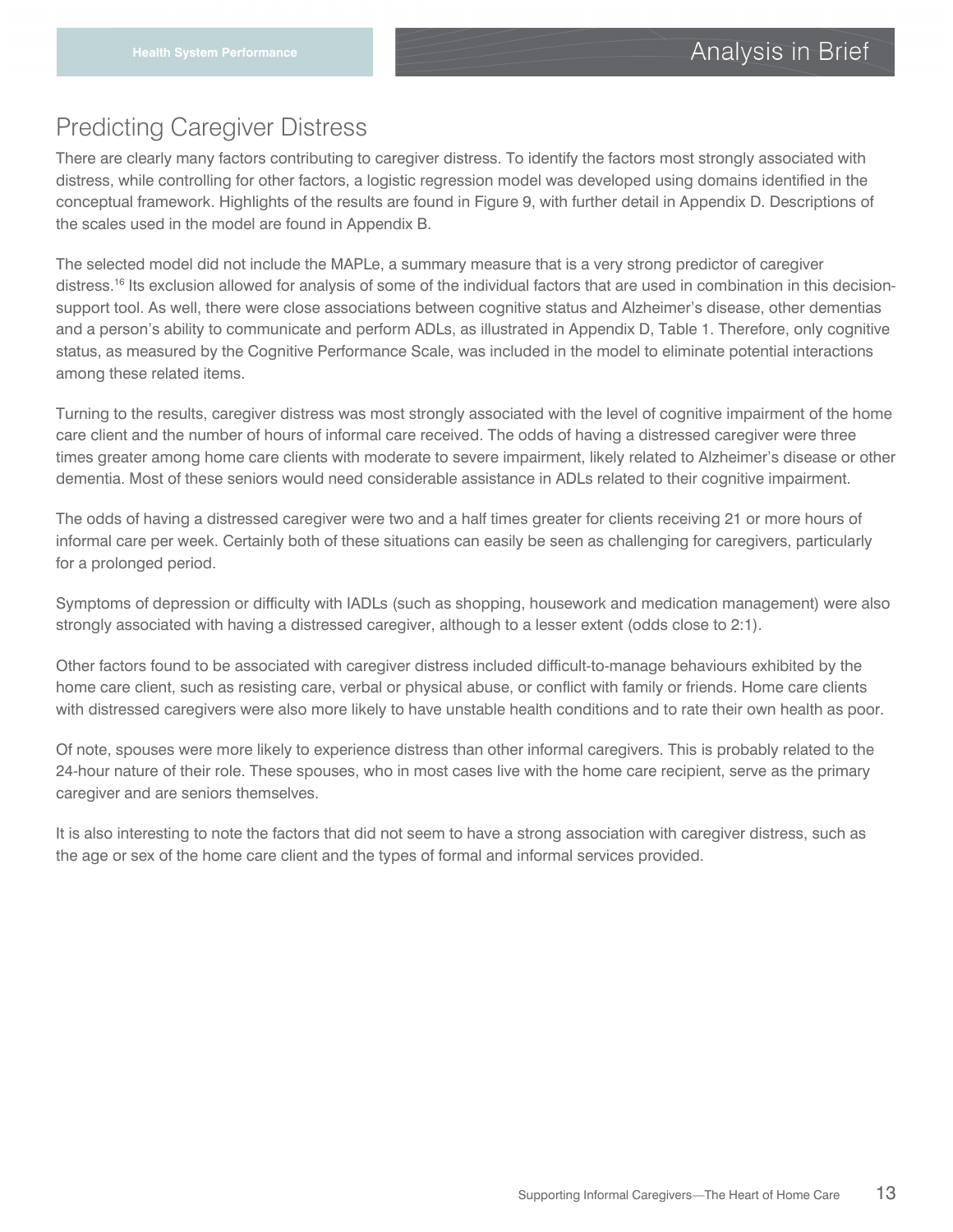#### Figure 9

#### Odds Ratios for Factors Associated With Caregiver Distress



**Note** 

\* Not statistically significant.

**Source**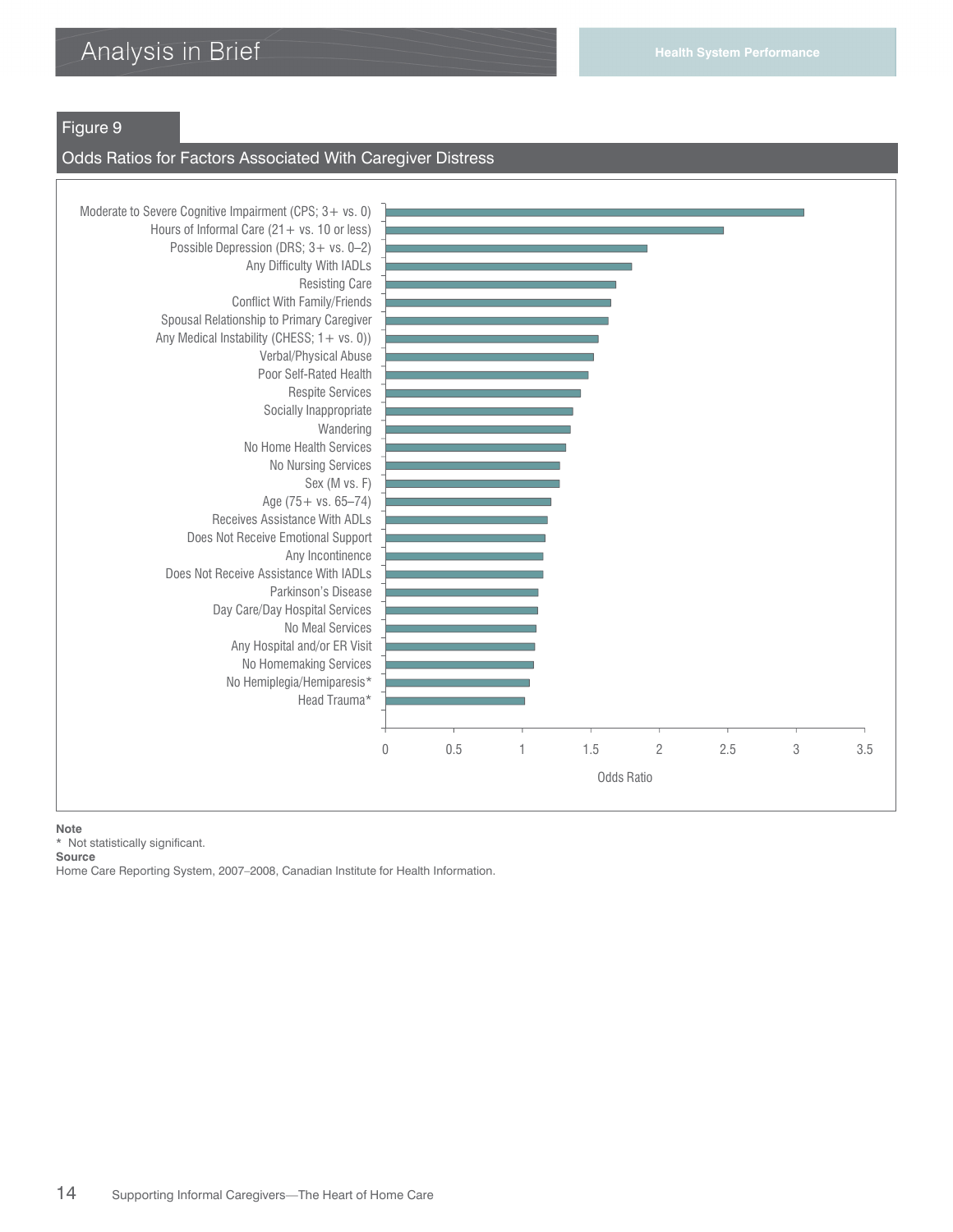# **Discussion**

This study, with a sample of more than 131,000 seniors receiving publicly funded home care services across four Canadian jurisdictions, sheds new light on informal caregivers.

Only 2% of home care clients manage without an informal caregiver. This highlights the importance of the caregiver role to the health care system, given that many of the seniors in our study sample would have difficulty remaining safely at home without care.

Our analysis found that one in six caregivers reported distress related to their role; this is noteworthy given the vital role they play in keeping home care clients at home. It was also clear that the rates of distress were considerably higher in certain subpopulations of seniors receiving home care—in some cases higher than 50%.

The regression model identified the factors most strongly associated with caregiver distress. In summary, when controlling for many factors, the strongest associations with caregiver distress were found when the home care client suffered from significant problems with cognition and daily functioning, when the number of informal care hours was high and when the client exhibited depressive symptoms or various difficult behaviours. Among caregivers, it was the spouses, rather than children or friends of the senior, who appeared to be more at risk for distress and potential burnout.

The research-based assessment tools being adopted in home care programs across Canada effectively flag home care clients whose caregivers may be experiencing distress. They provide clinicians, seniors and their caregivers with real-time information to guide care planning. In particular, CAPs and the MAPLe identify those who may need further assessment and/or services to prevent caregiver burnout. Responding with appropriate support for the caregiver may prevent premature admission of the home care client to an institutional setting.

# Conclusion

A sustainable health care system relies on the informal support network to help keep seniors at home and avoid institutionalization for as long as possible. Informal caregivers who are at higher risk of distress may require additional resources or respite to continue providing care. There is an ongoing policy discussion across Canada on the contributions of informal caregivers and potential strategies to avoid caregiver burnout.

The results of this study provide valuable information for decision-makers as they plan for an aging population. They showcase the value of the interRAI clinical assessment for identifying individuals and families at risk and for informing an evidence-based response that supports both quality of care and sustainability of the system.

CIHI's Home Care Reporting System provides health system planners and policy-makers with regional profiles of their home care population and the rates of distress among their caregivers—important information to support planning, resource allocation and quality improvement.

This first look at caregiver distress in four jurisdictions provides a starting point for future research. As participation in the reporting system grows across the country, it will be possible to look at similarities and differences in home care populations and levels of caregiver distress across the country. It will also be possible, over time, to look at the impacts of policies and practices across Canada for supporting informal caregivers—the heart of home care.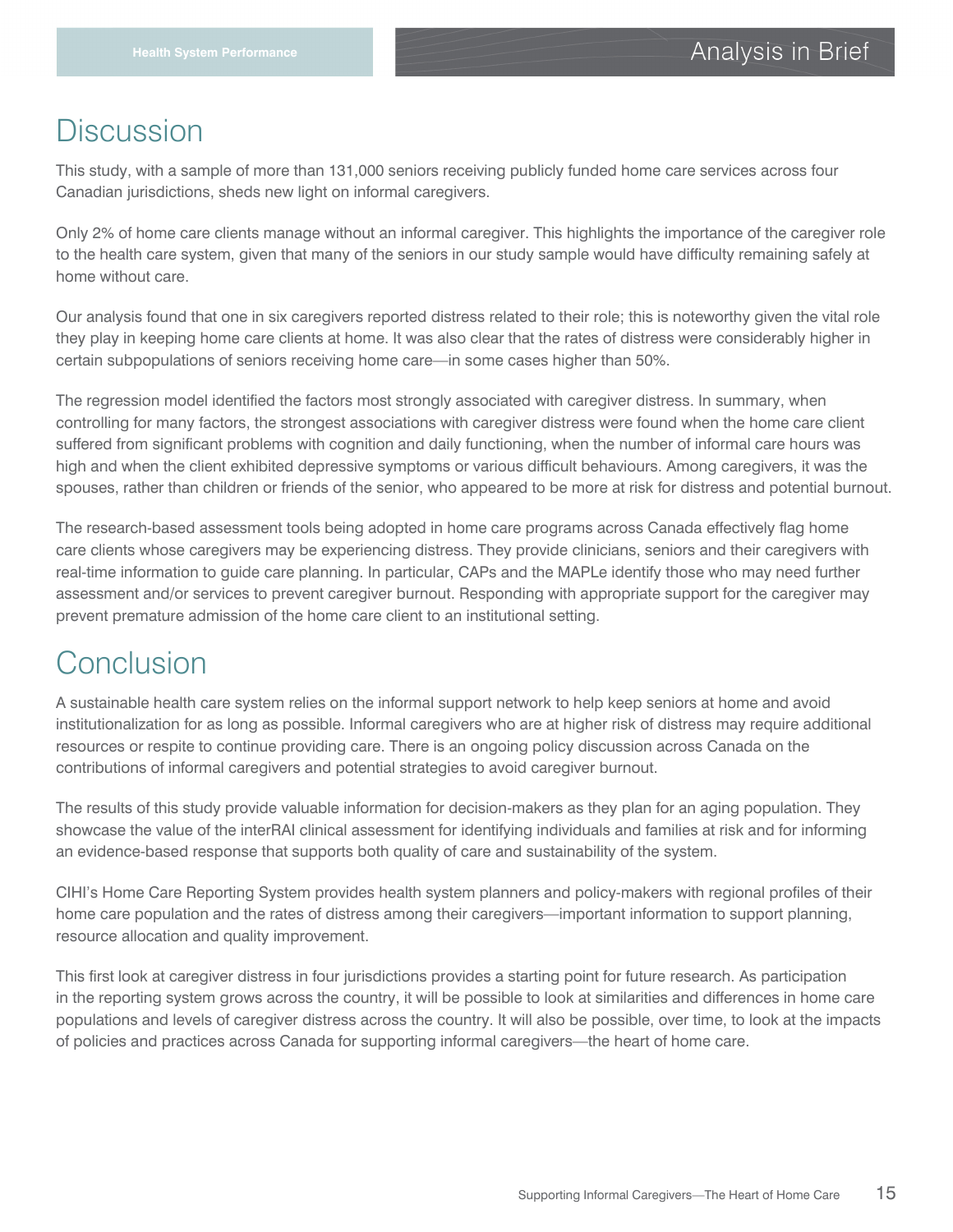# Appendix A: Conceptual Framework

| <b>Client</b><br>Demographics | <b>Function</b>                                    | <b>Health Status</b>                                                         | <b>Mood and Behaviour</b>                | <b>Service Utilization</b> | <b>Informal Support</b>                               |
|-------------------------------|----------------------------------------------------|------------------------------------------------------------------------------|------------------------------------------|----------------------------|-------------------------------------------------------|
| Sex                           | Cognitive impairment                               | Incontinence                                                                 | Depressive symptoms                      | Home health aides          | Hours of care provided<br>by an informal<br>caregiver |
| Age                           | Communication                                      | Self-rated health                                                            | Wandering                                | Visiting nurses            | Relationship of<br>primary caregiver<br>to client     |
| <b>Marital Status</b>         | Instrumental activities<br>of daily living (IADLs) | Method for Assigning<br><b>Priority Levels</b><br>(MAPLe)                    | Verbally abusive                         | Homemaking                 | Emotional support<br>provided                         |
|                               | Memory impairment                                  | Changes in Health,<br>End-Stage Disease<br>and Signs and<br>Symptoms (CHESS) | Physically abusive                       | Meals                      | IADL support provided                                 |
|                               | Activities of daily<br>living (ADLs)               | Alzheimer's disease/<br>other dementia                                       | Socially inappropriate                   | Day care/hospital          | ADL support provided                                  |
|                               |                                                    | Head trauma                                                                  | Resists care                             | Respite                    |                                                       |
|                               |                                                    | Hemiplegia/<br>hemiparesis                                                   | Expresses anger/<br>conflict with family | Hospital admissions        |                                                       |
|                               |                                                    | Parkinson's disease                                                          |                                          | Emergency room visits      |                                                       |

**Source**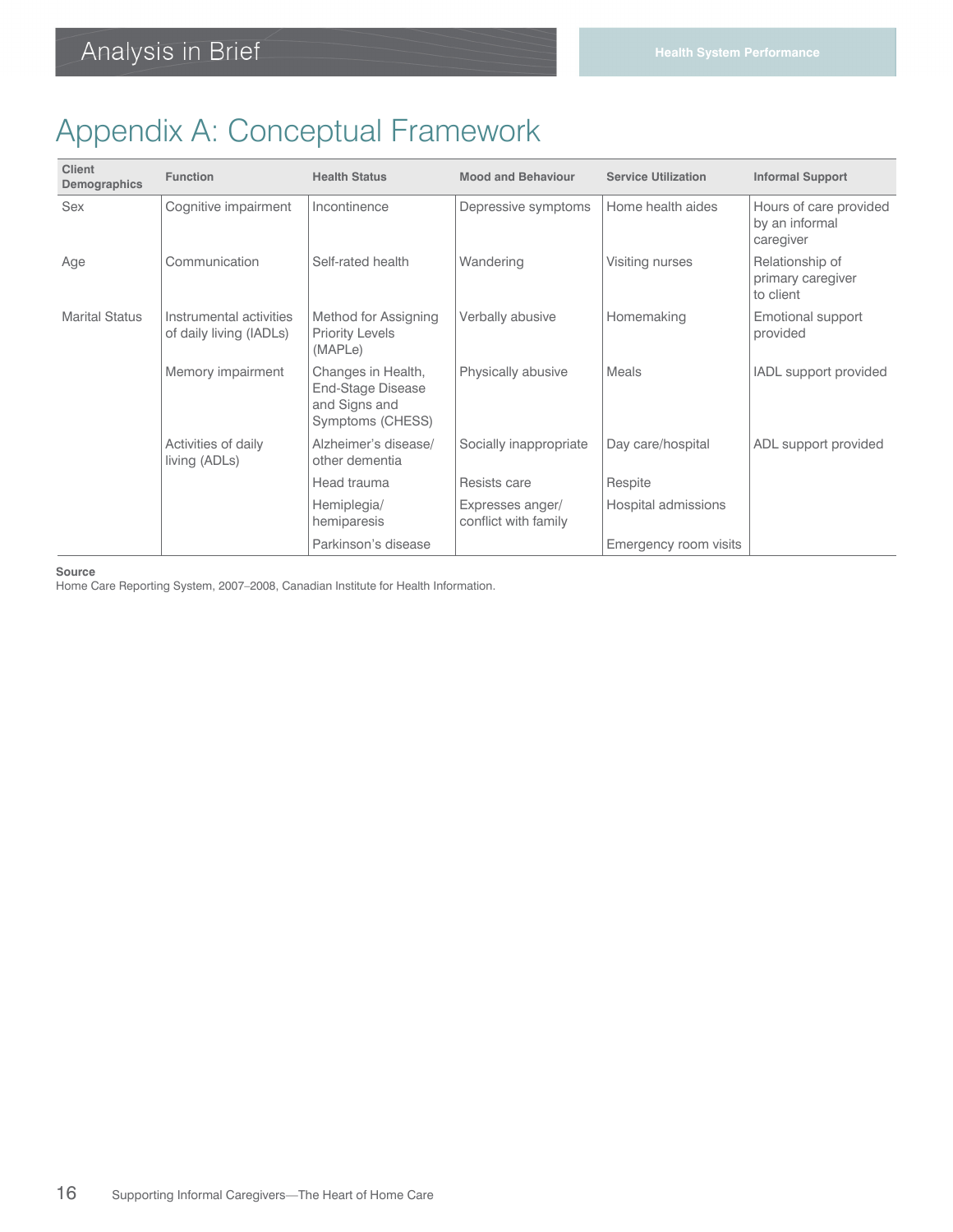# Appendix B: RAI-HC Scales

| <b>RAI Scales</b>                                                                                | <b>Description</b>                                                                                                                                                                                                                       | <b>RAI-HC Assessment Items</b>                                                                                                                                                                                                                                                                                                                                                       | <b>Score Range</b>                                                                                                                                                                                                         |
|--------------------------------------------------------------------------------------------------|------------------------------------------------------------------------------------------------------------------------------------------------------------------------------------------------------------------------------------------|--------------------------------------------------------------------------------------------------------------------------------------------------------------------------------------------------------------------------------------------------------------------------------------------------------------------------------------------------------------------------------------|----------------------------------------------------------------------------------------------------------------------------------------------------------------------------------------------------------------------------|
| DRS <sup>17</sup><br><b>Depression Rating Scale</b>                                              | This scale can be used as a clinical<br>screen for depression.<br>Validated against the Hamilton<br>Depression Rating Scale (HDRS),<br>the Cornell Scale for Depression in<br>Dementia (CSDD) and the Calgary<br>Depression Scale (CDS). | Feeling of sadness or being depressed<br>$\bullet$<br>Persistent anger<br>$\bullet$<br>Expressions of unrealistic fears<br>$\bullet$<br>Repetitive health complaints<br>۰<br>Repetitive anxious complaints<br>$\bullet$<br>Sad or worried facial expression<br>$\bullet$<br>• Tearfulness                                                                                            | $0 - 14$<br>A score of 3 or more may<br>indicate a potential or actual<br>problem with depression.                                                                                                                         |
| CHESS <sup>18</sup><br>Changes in Health, End-<br><b>Stage Disease and Signs</b><br>and Symptoms | This scale detects frailty and<br>health instability and was<br>designed to identify clients<br>at risk of serious decline.                                                                                                              | Worsening of decision-making<br>$\bullet$<br>Decline in ADLs<br>$\bullet$<br>Vomiting<br>$\bullet$<br>Edema<br>$\bullet$<br>Shortness of breath<br>$\bullet$<br>End-stage disease<br>$\bullet$<br>Weight loss<br>۰<br>Dehydration<br>$\bullet$<br>Leaving food uneaten<br>$\bullet$                                                                                                  | $0 - 5$<br>Higher scores indicate<br>higher levels of medical<br>complexity and are<br>associated with adverse<br>outcomes such as mortality,<br>hospitalization, pain,<br>caregiver stress and poor<br>self-rated health. |
| <b>ADL Self-Performance</b><br>Hierarchy Scale <sup>19</sup>                                     | This scale reflects the disablement<br>process by grouping ADL<br>performance levels into discrete<br>stages of loss (that is, early loss:<br>personal hygiene; middle loss:<br>toileting and locomotion;<br>late loss: eating).         | Personal hygiene<br>$\bullet$<br>Toilet use<br>$\bullet$<br>Locomotion<br>Eating<br>$\bullet$                                                                                                                                                                                                                                                                                        | $0 - 6$<br>Higher scores indicate<br>greater decline (progressive<br>loss) in ADL performance.                                                                                                                             |
| <b>IADL Involvement</b><br>Scale <sup>19</sup>                                                   | This scale provides a measure of the<br>client's self-performance of all seven<br>IADL tasks.                                                                                                                                            | • Meal preparation<br>Ordinary housework<br>$\bullet$<br>Managing finances<br>$\bullet$<br>Managing medications<br>$\bullet$<br>Phone use<br>$\bullet$<br>Shopping<br>$\bullet$<br>Transportation<br>$\bullet$                                                                                                                                                                       | $0 - 21$<br>Higher scores indicate<br>greater dependency<br>on others.                                                                                                                                                     |
| CPS <sup>20</sup><br><b>Cognitive Performance</b><br><b>Scale</b>                                | This scale describes the cognitive<br>status of a client.<br>Validated against the Mini-Mental<br>State Examination (MMSE) and the<br>Test for Severe Impairment (TSI).                                                                  | Short-term memory recall<br>$\bullet$<br>Cognitive skills for daily decision-making<br>$\bullet$<br>Expressive communication-<br>$\bullet$<br>making self understood<br>• Eating impairment                                                                                                                                                                                          | $0 - 6$<br>Higher scores indicate<br>more severe cognitive<br>impairment.                                                                                                                                                  |
| MAPLe <sup>16</sup><br><b>Method for Assigning</b><br><b>Priority Levels</b>                     | This algorithm assigns a client to a<br>priority level.<br>Found to be predictive of caregiver<br>distress and risk of institutionalization.                                                                                             | <b>ADL Hierarchy Scale</b><br>$\bullet$<br>Cognitive Performance Scale<br>$\bullet$<br><b>Behaviours</b><br>$\bullet$<br>Decline in decision-making<br>$\bullet$<br>Managing medications<br>$\bullet$<br>Ulcers<br>۰<br>Self-Reliance Index/geriatric screener<br>۰<br>Wandering<br>٠<br>Risk of institutionalization<br>$\bullet$<br>Meals<br>۰<br>Swallowing<br>Falls<br>$\bullet$ | $1 - 5$<br>Higher scores indicate<br>higher priority level.                                                                                                                                                                |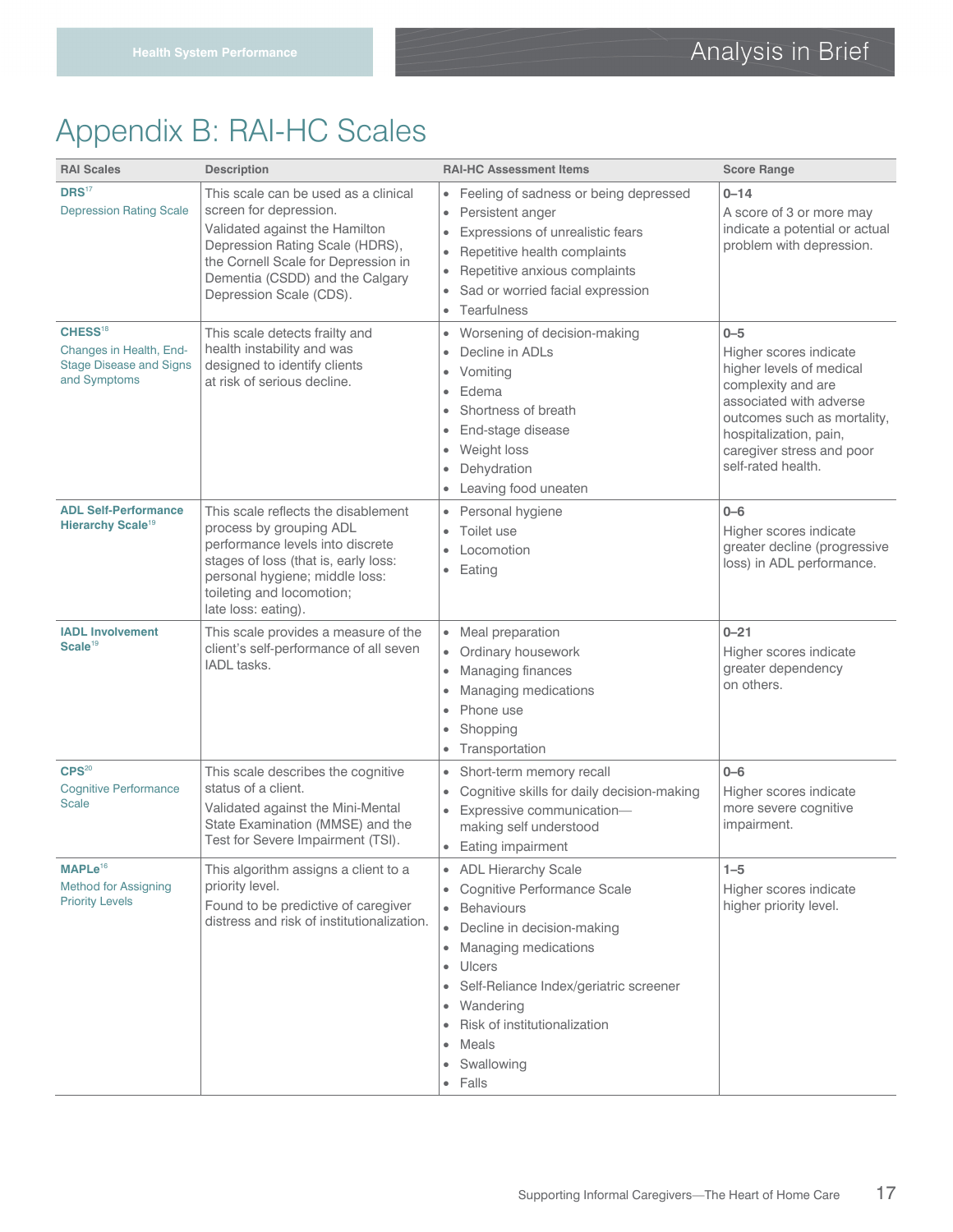# Appendix C: Individual Client/Caregiver Characteristics Associated With Caregiver Distress

|                                           |                                               |                       | <b>Clients With a Caregiver Experiencing Distress</b> |              |               |
|-------------------------------------------|-----------------------------------------------|-----------------------|-------------------------------------------------------|--------------|---------------|
| <b>Characteristic</b>                     | Label                                         | Value                 | N                                                     | $\%$         | $X^2$ p-Value |
| <b>Client Demographics</b>                |                                               |                       |                                                       |              |               |
| <b>Sex</b>                                | Female                                        | F                     | 11,354                                                | 13.0         | < 0.0001      |
|                                           | Male                                          | M                     | 8,606                                                 | 21.0         |               |
| Age                                       | 65 to 74                                      | $65 - 74$             | 3,548                                                 | 14.9         | 0.007         |
|                                           | 75 and Older                                  | $75+$                 | 16,412                                                | 15.7         |               |
| <b>Marital Status</b>                     | Not Married                                   | $1, 3-6$              | 8,787                                                 | 10.9         | < 0.0001      |
|                                           | Married                                       | $\overline{c}$        | 11,173                                                | 23.4         |               |
| <b>Function</b>                           |                                               |                       |                                                       |              |               |
| <b>Cognitive Performance Scale</b>        | Intact                                        | 0                     | 4,795                                                 | 7.8          | < 0.0001      |
|                                           | <b>Borderline Intact</b>                      | 1                     | 2878                                                  | 13.6         |               |
|                                           | Mild Impairment                               | $\overline{c}$        | 6,927                                                 | 22.4         |               |
|                                           | Moderate to Severe Impairment                 | $3 - 6$               | 5,359                                                 | 36.5         |               |
| <b>Communication</b>                      | Understands/Understood                        | $\circ$               | 9,697                                                 | 10.8         | < 0.0001      |
|                                           | Difficulty Understanding/<br>Being Understood | $1 - 8$               | 10,263                                                | 26.6         |               |
|                                           | No Memory Impairment                          | $\circ$               | 6,864                                                 | 9.3          | < 0.0001      |
| <b>Memory</b>                             | Any Memory Impairment                         | 1                     | 13,096                                                | 23.9         |               |
|                                           | No Difficulty                                 | $\circ$               | 196                                                   | 4.1          | < 0.0001      |
| <b>IADL Difficulty Scale</b>              | Some Difficulty                               | $1 - 3$               | 2,353                                                 | 7.6          |               |
|                                           | <b>Great Difficulty</b>                       | $4 - 6$               | 17,411                                                | 18.8         |               |
| <b>IADL Capacity Scale</b>                | No Difficulty                                 | $\circ$               | 62                                                    | 2.9          | < 0.0001      |
|                                           | Some Difficulty                               | $1 - 6$               | 1,357                                                 | 4.8          |               |
|                                           | <b>Great Difficulty</b>                       | $7 +$                 | 18,541                                                | 18.9         |               |
| <b>ADL Hierarchy</b>                      | Independent                                   | $\Omega$              | 8,531                                                 | 10.0         | < 0.0001      |
|                                           | Supervision to Some Assistance                | $1 - 2$               | 6,992                                                 | 24.5         |               |
|                                           | <b>Extensive Assistance</b>                   |                       |                                                       |              |               |
|                                           | to Dependence                                 | $3 - 6$               | 4,437                                                 | 30.0         |               |
| <b>Health Status</b>                      |                                               |                       |                                                       |              |               |
| <b>Bladder or Bowel Incontinence</b>      | Continent                                     |                       | 9,014                                                 | 12.5         | < 0.0001      |
|                                           | Any Incontinence                              |                       | 10,946                                                | 19.4         |               |
| <b>Bladder Continence</b>                 | Continent<br>Any Incontinence                 | $0 - 1$<br>$2 - 5, 8$ | 9,935<br>10,025                                       | 13.1<br>19.1 | < 0.0001      |
|                                           |                                               |                       |                                                       |              |               |
| <b>Bowel Continence</b>                   | Continent<br>Any Incontinence                 | $0 - 1$<br>$2 - 5, 8$ | 15,102<br>4,858                                       | 13.7<br>26.7 | < 0.0001      |
| <b>Self-Rated Health</b>                  |                                               | 0                     |                                                       |              |               |
|                                           | Not Poor<br>Poor                              | 1                     | 15,235<br>4,725                                       | 14.4<br>21.2 | < 0.0001      |
| <b>MAPLe</b>                              | Low                                           | 1                     | 1,200                                                 | 4.1          | < 0.0001      |
|                                           | Mild                                          | 2                     | 1,074                                                 | 6.3          |               |
|                                           | Moderate                                      | 3                     | 6,165                                                 | 15.4         |               |
|                                           | High/Very High                                | 4 or 5                | 8,811                                                 | 33.4         |               |
| <b>CHESS</b>                              | No Health Instability/Frailty                 | 0                     | 4,293                                                 | 9.9          | < 0.0001      |
|                                           | Any Health Instability/Frailty                | $1+$                  | 15,667                                                | 18.4         |               |
| <b>Alzheimer's Disease/Other Dementia</b> | Absent                                        | 0                     | 12,163                                                | 11.9         | < 0.0001      |
|                                           | Present                                       | $1 - 2$               | 7,797                                                 | 29.7         |               |
| <b>Head Trauma</b>                        | Absent                                        | 0                     | 19,703                                                | 15.5         | < 0.0001      |
|                                           | Present                                       | $1 - 2$               | 257                                                   | 22.9         |               |
| <b>Hemiplegia/Hemiparesis</b>             | Absent                                        | 0                     | 19,346                                                | 15.4         | < 0.0001      |
|                                           | Present                                       | $1 - 2$               | 614                                                   | 20.0         |               |
| Parkinson's                               | Absent                                        | 0                     | 18,656                                                | 15.2         | < 0.0001      |
|                                           | Present                                       | $1 - 2$               | 1,304                                                 | 24.0         |               |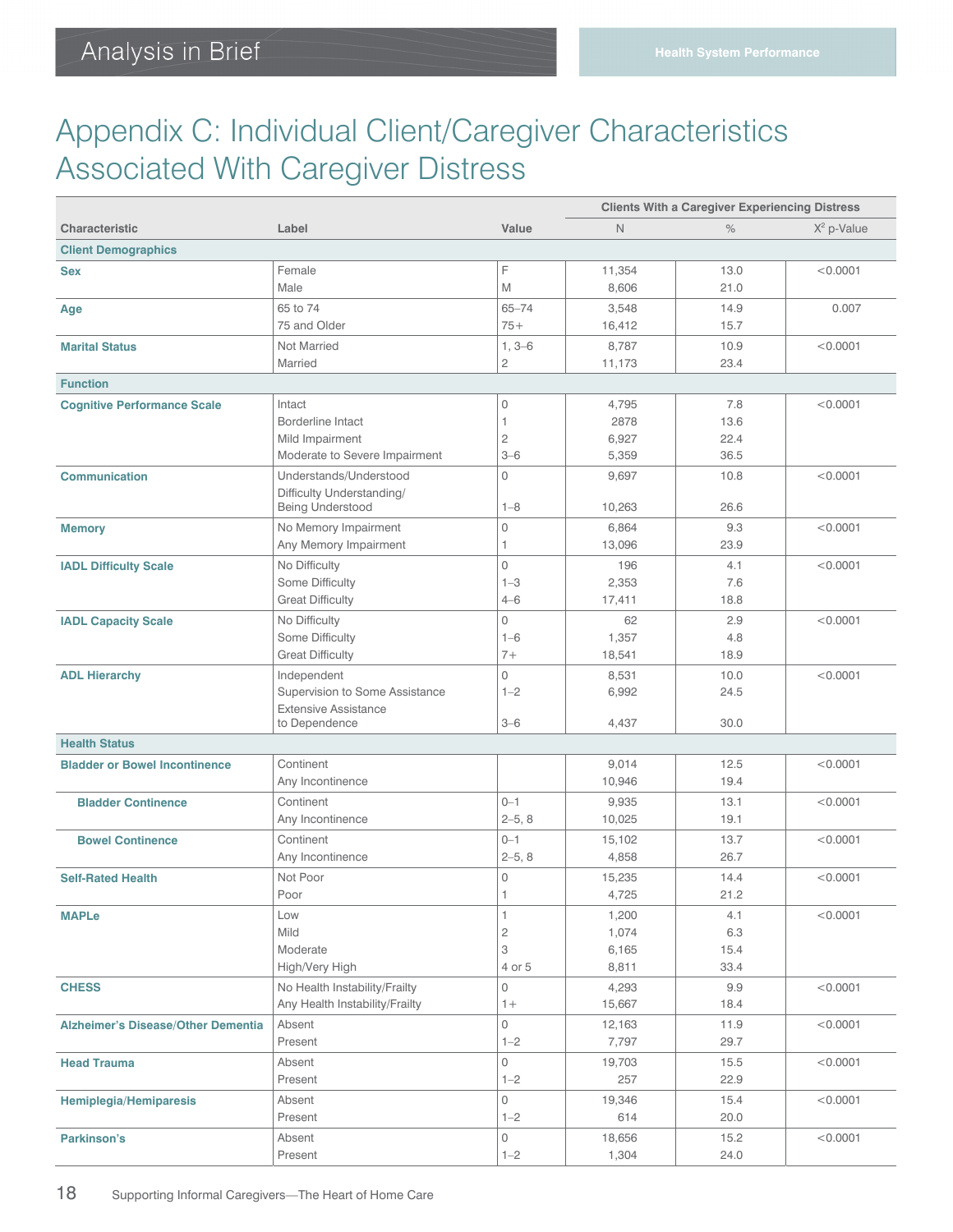|                                          |                       |                     | <b>Clients With a Caregiver Experiencing Distress</b> |      |               |
|------------------------------------------|-----------------------|---------------------|-------------------------------------------------------|------|---------------|
| <b>Characteristic</b>                    | Label                 | Value               | $\mathsf{N}$                                          | $\%$ | $X^2$ p-Value |
| <b>Mood and Behaviour</b>                |                       |                     |                                                       |      |               |
| <b>Depression Rating Scale</b>           | No Symptoms           | 0                   | 8,849                                                 | 10.6 | < 0.0001      |
|                                          | Few Symptoms          | $1 - 2$             | 5,925                                                 | 20.8 |               |
|                                          | Possible Depression   | $3 - 14$            | 5,186                                                 | 31.9 |               |
| <b>Wandering</b>                         | No                    | 0                   | 18,615                                                | 14.8 | < 0.0001      |
|                                          | Yes                   | 1                   | 1,345                                                 | 45.9 |               |
| <b>Verbally or Physically Abusive</b>    | No                    |                     | 18,026                                                | 14.4 | < 0.0001      |
|                                          | Yes                   |                     | 1,934                                                 | 52.3 |               |
| <b>Verbal Abuse</b>                      | No                    | $\mathbb O$         | 18,147                                                | 14.5 | < 0.0001      |
|                                          | Yes                   | 1                   | 1,813                                                 | 52.9 |               |
| <b>Physical Abuse</b>                    | <b>No</b>             | $\mathbb O$         | 19,490                                                | 15.3 | < 0.0001      |
|                                          | Yes                   | 1                   | 470                                                   | 52.3 |               |
| <b>Socially Inappropriate</b>            | <b>No</b>             | $\mathbf 0$         | 19,071                                                | 15.1 | < 0.0001      |
|                                          | Yes                   | 1                   | 889                                                   | 49.3 |               |
| <b>Expresses Anger/Conflict</b>          | <b>No</b>             | $\mathbf 0$         | 15,900                                                | 13.9 | < 0.0001      |
| <b>With Family</b>                       | Yes                   | 1                   | 4,060                                                 | 28.7 |               |
| <b>Resists Care</b>                      | No                    | $\mathsf{O}\xspace$ | 17,377                                                | 14.2 | < 0.0001      |
|                                          | Yes                   | 1                   | 2,583                                                 | 45.3 |               |
| <b>Service Utilization</b>               |                       |                     |                                                       |      |               |
| <b>Home Health Aides</b>                 | No                    | 0                   | 8,606                                                 | 17.5 | < 0.0001      |
|                                          | Yes                   | 1                   | 11,353                                                | 14.3 |               |
| <b>Visiting Nurses</b>                   | No                    | 0                   | 15,395                                                | 16.3 | < 0.0001      |
|                                          | Yes                   | 1                   | 4,565                                                 | 13.4 |               |
| <b>Homemaking</b>                        | No                    | 0                   | 13,097                                                | 17.7 | < 0.0001      |
|                                          | Yes                   | 1                   | 6,863                                                 | 12.6 |               |
| <b>Meals</b>                             | No                    | 0                   | 17,594                                                | 16.4 | < 0.0001      |
|                                          | Yes                   | 1                   | 2,366                                                 | 11.3 |               |
| <b>Day Care/Hospital</b>                 | No                    | 0                   | 18,897                                                | 15.2 | < 0.0001      |
|                                          | Yes                   | 1                   | 1,063                                                 | 26.8 |               |
| <b>Respite</b>                           | No                    | 0                   | 19,221                                                | 15.2 | < 0.0001      |
|                                          | Yes                   | 1                   | 739                                                   | 38.3 |               |
| <b>Hospital Admissions</b>               | None                  | $\circ$             | 14,904                                                | 15.4 | < 0.0001      |
|                                          | 1 or More             | $1+$                | 5,056                                                 | 16.1 |               |
| <b>ER Visits</b>                         | None                  | 0                   | 16,036                                                | 15.0 | < 0.0001      |
|                                          | 1 or More             | $1+$                | 3,924                                                 | 18.5 |               |
| <b>Informal Support</b>                  |                       |                     |                                                       |      |               |
| <b>Hours of Care Provided in</b>         | Up to 10 Hours        | $0 - 10$            | 4,308                                                 | 7.1  | < 0.0001      |
| <b>Last 7 Days</b>                       | 11 to 20 Hours        | $11 - 20$           | 3,679                                                 | 14.7 |               |
|                                          | 21 or More Hours      | 21                  | 11,958                                                | 28.1 |               |
| <b>Relationship of Primary Caregiver</b> | Spouse                | 1                   | 9,292                                                 | 25.0 | < 0.0001      |
| to Client                                | Child/Child-in-Law    | $\mathbb O$         | 8,873                                                 | 12.5 |               |
|                                          | <b>Other Relative</b> | $\mathfrak 2$       | 1,195                                                 | 10.3 |               |
|                                          | Friend or Neighbour   | 3                   | 588                                                   | 6.9  |               |
| <b>Emotional Support Provided</b>        | No                    | 1                   | 322                                                   | 12.8 | 0.0002        |
|                                          | Yes                   | $\mathbb O$         | 19.634                                                | 15.6 |               |
| <b>IADL Support Provided</b>             | No                    | 1                   | 1,114                                                 | 10.2 | < 0.0001      |
|                                          | Yes                   | $\mathbb O$         | 18,842                                                | 16.0 |               |
| <b>ADL Support Provided</b>              | No                    | 1                   | 7,192                                                 | 9.9  | < 0.0001      |
|                                          | Yes                   | 0                   | 12,764                                                | 22.9 |               |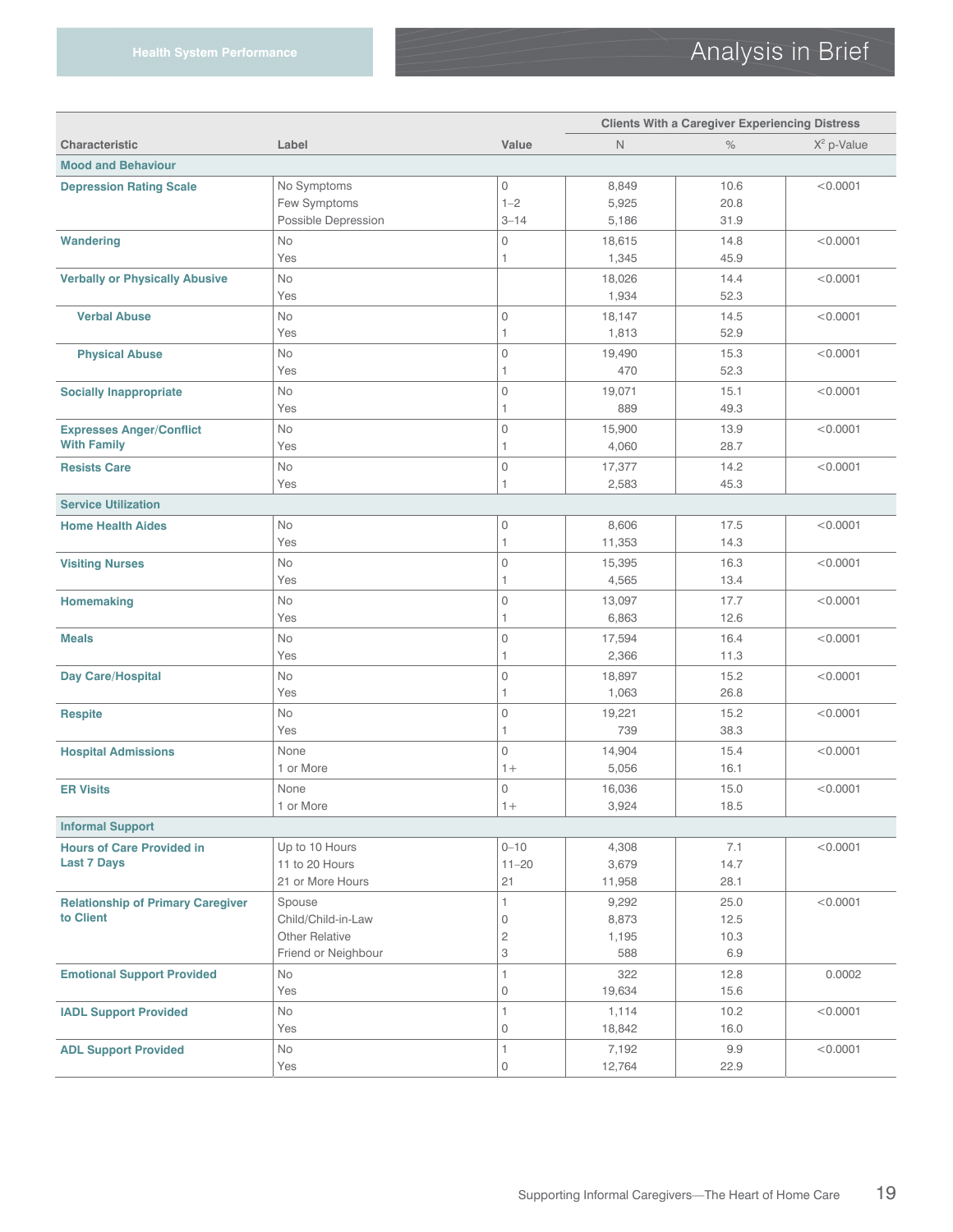# Appendix D: Caregiver Distress Logistic Regression

### **Variable Correlation Coefficient Cognitive Performance Scale** Communication 0.64 **Cognitive Performance Scale Memory Constant According to According the CONS Cognitive Performance Scale** Alzheimer's/Other Dementia 0.60 **Memory Communication Communication 0.46 Communication Communication Communication COMPUTER Alzheimer's/Other Dementia COMPUTER COMPUTER Cognitive Performance Scale ADL Hierarchy COMPONER 1989** 0.40 Table 1 Correlation of Key Factors

#### Table 2

#### Logistic Regression Model Predicting Caregiver Distress

| Logistic Regression Model Predicting Caregiver Distress: By Conceptual Framework Items |                                               |      |      |  |  |  |
|----------------------------------------------------------------------------------------|-----------------------------------------------|------|------|--|--|--|
| Variable                                                                               | <b>Odds Ratio</b><br><b>Confidence Limits</b> |      |      |  |  |  |
| <b>Demographics</b>                                                                    |                                               |      |      |  |  |  |
| Sex (M vs. F)                                                                          | 1.27                                          | 1.22 | 1.32 |  |  |  |
| Age (75+ vs. 65-74)                                                                    | 1.21                                          | 1.16 | 1.27 |  |  |  |
| <b>Function</b>                                                                        |                                               |      |      |  |  |  |
| Moderate to Severe Cognitive Impairment (CPS; 3+ vs. 0)                                | 3.06                                          | 2.89 | 3.23 |  |  |  |
| Borderline Intact to Mild Impairment (CPS; 1-2 vs. 0)                                  | 2.38                                          | 2.28 | 2.48 |  |  |  |
| <b>Any Difficulty With IADLs</b>                                                       | 1.80                                          | 1.55 | 2.09 |  |  |  |
| <b>Health Status</b>                                                                   |                                               |      |      |  |  |  |
| Any Medical Instability (CHESS; 1+ vs. 0)                                              | 1.55                                          | 1.49 | 1.62 |  |  |  |
| <b>Poor Self-Rated Health</b>                                                          | 1.48                                          | 1.42 | 1.55 |  |  |  |
| <b>Any Incontinence</b>                                                                | 1.15                                          | 1.11 | 1.19 |  |  |  |
| No Hemiplegia/Hemiparesis*                                                             | 1.05                                          | 0.96 | 1.17 |  |  |  |
| <b>Head Trauma*</b>                                                                    | 1.02                                          | 0.87 | 1.19 |  |  |  |
| <b>Parkinson's Disease</b>                                                             | 1.12                                          | 1.04 | 1.20 |  |  |  |
| <b>Mood and Behaviour</b>                                                              |                                               |      |      |  |  |  |
| Depression Rating Scale (DRS; 3+ vs. 0-2)                                              | 1.91                                          | 1.83 | 2.00 |  |  |  |
| <b>Conflict With Family/Friends</b>                                                    | 1.65                                          | 1.57 | 1.73 |  |  |  |
| <b>Resisting Care</b>                                                                  | 1.68                                          | 1.57 | 1.80 |  |  |  |
| <b>Verbal/Physical Abuse</b>                                                           | 1.52                                          | 1.40 | 1.65 |  |  |  |
| <b>Socially Inappropriate</b>                                                          | 1.37                                          | 1.22 | 1.53 |  |  |  |
| <b>Wandering</b>                                                                       | 1.35                                          | 1.23 | 1.48 |  |  |  |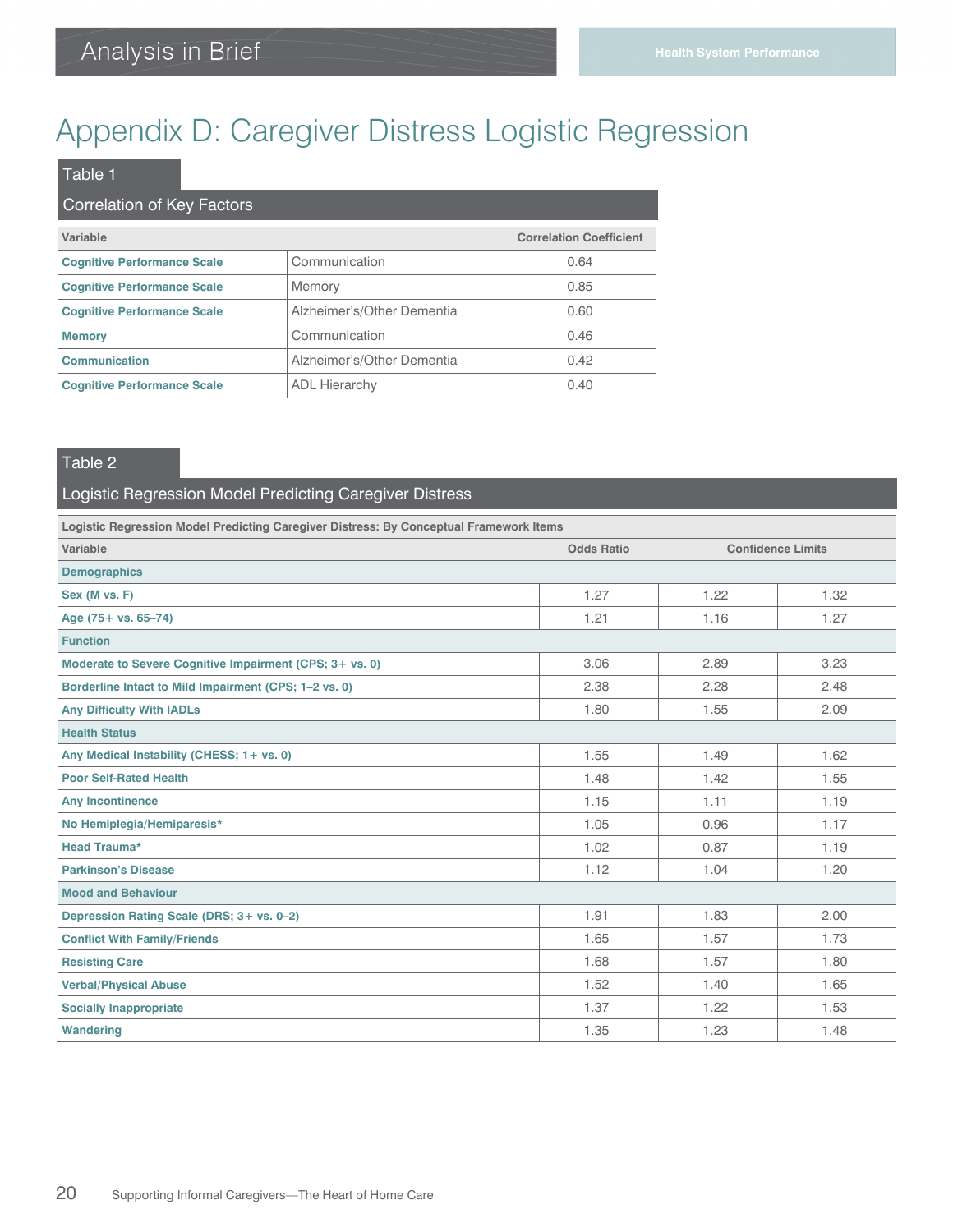#### Table 2

#### Logistic Regression Model Predicting Caregiver Distress (cont'd)

| Logistic Regression Model Predicting Caregiver Distress: By Conceptual Framework Items |                   |                          |      |  |
|----------------------------------------------------------------------------------------|-------------------|--------------------------|------|--|
| Variable                                                                               | <b>Odds Ratio</b> | <b>Confidence Limits</b> |      |  |
| <b>Service Utilization</b>                                                             |                   |                          |      |  |
| <b>Respite Services</b>                                                                | 1.43              | 1.28                     | 1.58 |  |
| <b>No Home Health Services</b>                                                         | 1.32              | 1.27                     | 1.37 |  |
| <b>No Nursing Services</b>                                                             | 1.27              | 1.22                     | 1.32 |  |
| <b>Day Care/Day Hospital Services</b>                                                  | 1.11              | 1.02                     | 1.21 |  |
| <b>No Meal Services</b>                                                                | 1.10              | 1.04                     | 1.16 |  |
| Any Hospital and/or ER Visit                                                           | 1.09              | 1.05                     | 1.13 |  |
| <b>No Homemaking Services</b>                                                          | 1.08              | 1.04                     | 1.13 |  |
| <b>Informal Support</b>                                                                |                   |                          |      |  |
| Hours of Informal Care (21+ vs. 10 or Fewer)                                           | 2.47              | 2.35                     | 2.59 |  |
| Hours of Informal Care (21+ vs. 11-20)                                                 | 1.68              | 1.60                     | 1.77 |  |
| <b>Spousal Relationship to Primary Caregiver</b>                                       | 1.63              | 1.56                     | 1.69 |  |
| <b>Receives Assistance With ADLs</b>                                                   | 1.18              | 1.14                     | 1.23 |  |
| <b>Does Not Receive Emotional Support</b>                                              | 1.17              | 1.02                     | 1.34 |  |
| Does Not Receive Assistance With IADLs                                                 | 1.15              | 1.07                     | 1.24 |  |

**Note**

\* Not statistically significant.

**Source** 

Home Care Reporting System, 2007–2008, Canadian Institute for Health Information.

# Acknowledgements

CIHI wishes to acknowledge and thank the many individuals who contributed to the development of this report, including Norma Jutan, Lacey Langlois, Robyn Hastie, Chad Gyorfi-Dyke, Nancy White, Brent Diverty and Jean-Marie Berthelot.